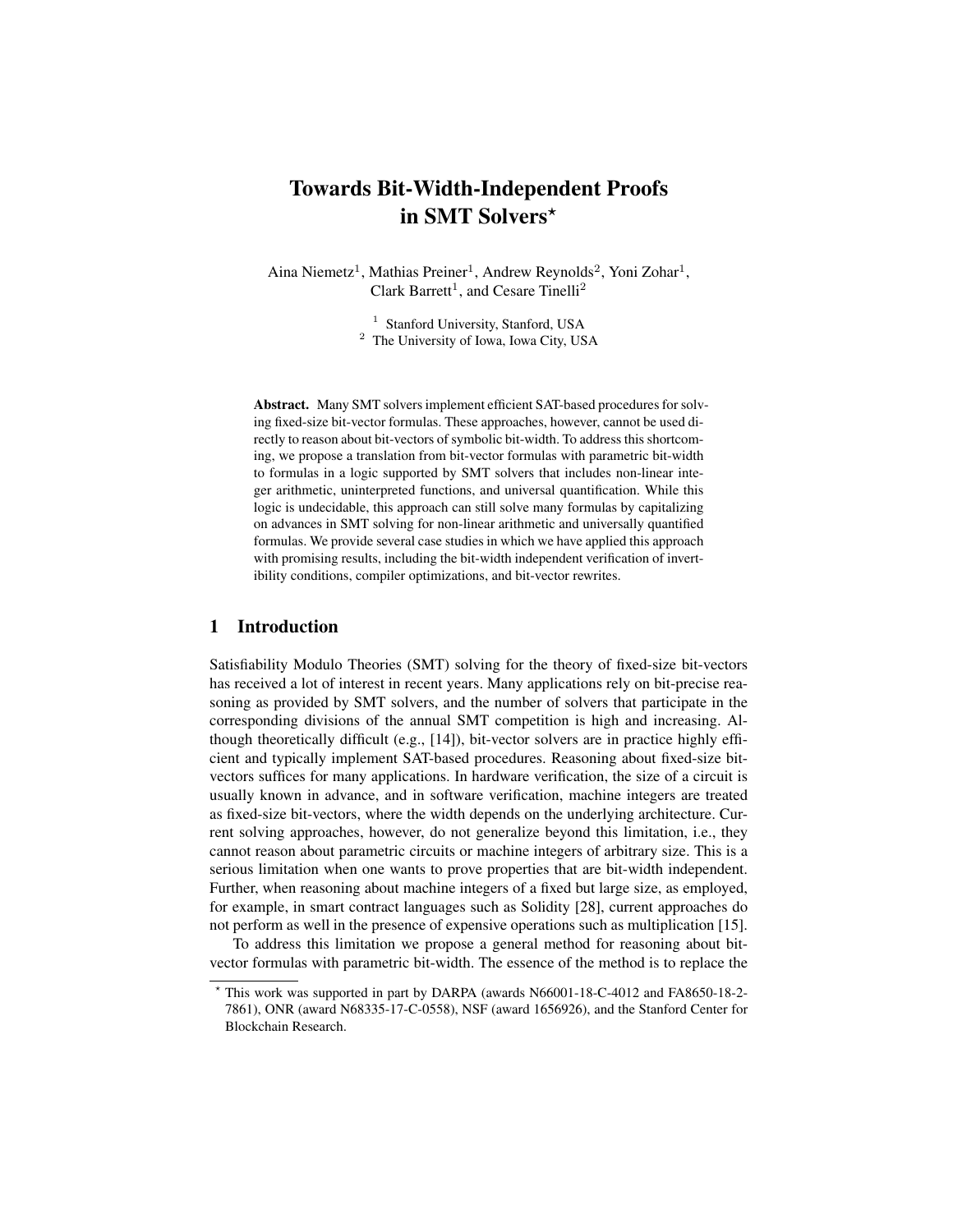translation from fixed-size bit-vectors to propositional logic (which is at the core of state-of-the-art bit-vector solvers) with a translation to the quantified theories of integer arithmetic and uninterpreted functions. We obtain a fully automated verification process by capitalizing on recent advances in SMT solving for these theories.

The reliability of our approach depends on the correctness of the SMT solvers in use. Interactive theorem provers, or proof assistants, such as Isabelle and Coq [\[20](#page-16-0)[,29\]](#page-17-1), on the other hand, target applications where trust is of higher importance than automation, although substantial progress towards increasing the latter has been made in recent years [\[5\]](#page-15-2). Our long-term goal is an efficient automated framework for proving bit-width independent properties within a trusted proof assistant, which requires both a formalization of such properties in the language of the proof assistant and the development of efficient automated techniques to reason about these properties. This work shows that state-of-the-art SMT solving combined with our encoding techniques make the latter feasible. The next steps towards this goal are described in the final section of this paper.

Translating a formula from the theory of fixed-size bit-vectors to the theory of integer arithmetic is not straightforward. This is due to the fact that the semantics of bit-vector operators are defined modulo the bit-width  $n$ , which must be expressed using exponentiation terms  $2^n$ . Most SMT solvers, however, do not support unrestricted exponentiation. Furthermore, operators such as bit-wise and and or do not have a natural representation in integer arithmetic. While they are definable in the theory of integer arithmetic using  $\beta$ -function encodings (e.g., [\[10\]](#page-15-3)), such a translation is expensive as it requires an encoding of sequences into natural numbers. Instead, we introduce an uninterpreted function (UF) for each of the problematic operators and axiomatize them with quantified formulas, which shifts some of the burden from arithmetic to UF reasoning. We consider two alternative axiomatizations: a complete one relaying on induction, and a partial (hand-crafted) one that can be understood as an under-approximation.

To evaluate the potential of our approach, we examine three case studies that arise from real applications where reasoning about bit-width independent properties is essential. Niemetz et al. [\[19\]](#page-16-1) defined invertibility conditions for bit-vector operators, which they then used to solve quantified bit-vector formulas. However, correctness of the conditions was only checked for specific bit-widths: from 1 to 65. As a first case study, we consider the bit-width independent verification of these invertibility conditions, which [\[19\]](#page-16-1) left to future work. As a second case study, we examine the bit-width independent verification of compiler optimizations in LLVM. For that, we use the Alive tool [\[17\]](#page-16-2), which generates verification conditions for such optimizations in the theory of fixed-size bit-vectors. Proving the correctness of these optimizations for arbitrary bit-widths would ensure their correctness for any language and underlying architecture rather than specific ones. As a third case study, we consider the bit-width independent verification of rewrite rules for the theory of fixed-size bit-vectors. SMT solvers for this theory heavily rely on such rules to simplify the input. Verifying their correctness is essential and is typically done by hand, which is both tedious and error-prone.

To summarize, this paper makes the following contributions.

- In Section [3,](#page-5-0) we study complete and incomplete encodings of bit-vector formulas with parametric bit-width into integer arithmetic.
- In Section [4,](#page-9-0) we evaluate the effectiveness of both encodings in three case studies.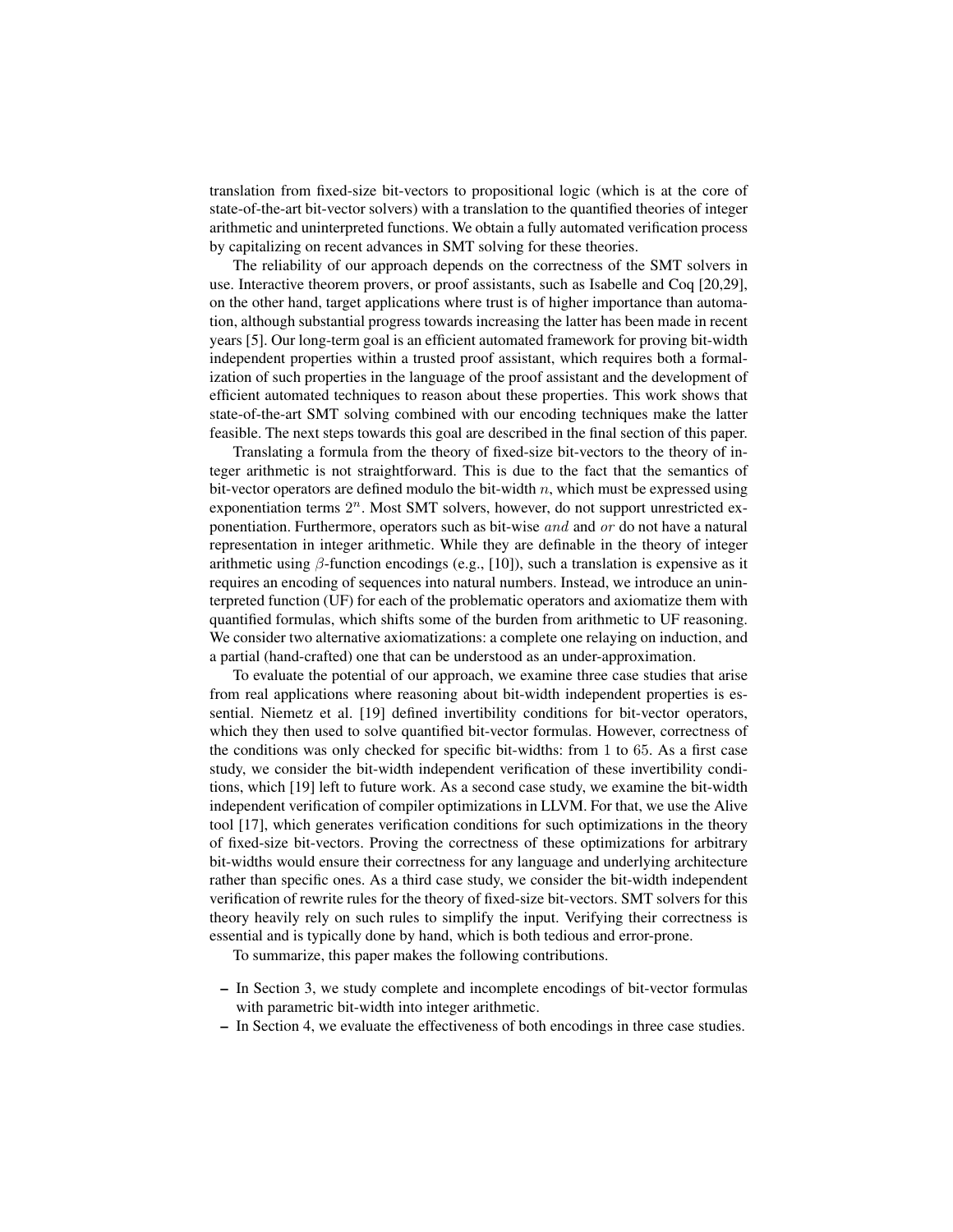| <b>Symbol</b>                                                                                                        | <b>SMT-LIB Syntax</b>           | <b>Sort</b>                                                   |  |
|----------------------------------------------------------------------------------------------------------------------|---------------------------------|---------------------------------------------------------------|--|
| $\approx$ . $\approx$                                                                                                | $=$ , distinct                  | $\sigma_{[n]} \times \sigma_{[n]} \rightarrow$ Bool           |  |
| $\langle 8^{\rm BV}, >_{\rm u}^{\rm BV}, <_{\rm s}^{\rm BV}, >_{\rm s}^{\rm BV}$                                     | bvult, byugt, byslt, bysgt      | $\sigma_{[n]} \times \sigma_{[n]} \rightarrow$ Bool           |  |
| $\langle 8^{\rm{BV}}_{\rm{u}}, \rangle^{\rm{BV}}_{\rm{u}}, \langle 8^{\rm{BV}}_{\rm{s}}, \rangle^{\rm{BV}}_{\rm{s}}$ | byule, byuge, bysle, bysge      | $\sigma_{[n]} \times \sigma_{[n]} \rightarrow$ Bool           |  |
| $\sim$ BV $_{\rm -}$ BV                                                                                              | bynot, byneg                    | $\sigma_{[n]} \rightarrow \sigma_{[n]}$                       |  |
| $\&^{\rm BV},\parallel^{\rm BV},\oplus^{\rm BV}$                                                                     | byand, byor, byxor              | $\sigma_{[n]} \times \sigma_{[n]} \rightarrow \sigma_{[n]}$   |  |
| $\ll^{\rm BV} \gg^{\rm BV} \gg^{\rm BV}$                                                                             | byshl, bylshr, byashr           | $\sigma_{[n]} \times \sigma_{[n]} \rightarrow \sigma_{[n]}$   |  |
| $+$ <sup>BV</sup> , $\cdot$ <sup>BV</sup> , mod <sup>BV</sup> , div <sup>BV</sup>                                    | byadd, bymul, byurem, byudiv    | $\sigma_{[n]} \times \sigma_{[n]} \rightarrow \sigma_{[n]}$   |  |
| $[u: l]^{\text{BV}}$                                                                                                 | extract ( $0 \le l \le u < n$ ) | $\sigma_{[n]} \rightarrow \sigma_{[u-l+1]}$                   |  |
| $\circ^{\rm BV}$                                                                                                     | concatenation                   | $\sigma_{[n]} \times \sigma_{[m]} \rightarrow \sigma_{[n+m]}$ |  |

<span id="page-2-0"></span>Table 1. Considered bit-vector operators with SMT-LIB 2 syntax.

– As part of the invertibility conditions case study, we introduce *conditional inverses* for bit-vector constraints, thus augmenting [\[19\]](#page-16-1) with concrete parametric solutions.

*Related Work* Bit-width independent bit-vector formulas were studied by Picora [\[22\]](#page-16-3), who introduced a formal language for bit-vectors of parametric width, along with a semantics and a decision procedure. The language we use here is a simplified variant of that language. A unification-based algorithm for bit-vectors of symbolic lengths is discussed by Bjørner and Picora [\[4\]](#page-15-4). Bit-width independent formulas are related to parametric Boolean functions and circuits. An inductive approach for reasoning about such formalisms was developed by Gupta and Fisher [\[12,](#page-15-5)[11\]](#page-15-6) by considering a Boolean function for the base case of a circuit and another one for its inductive step. Reasoning about equivalence of such circuits can be embedded in the framework of [\[22\]](#page-16-3).

# 2 Preliminaries

We briefly review the usual notions and terminology of many-sorted first-order logic with equality (denoted by  $\approx$ ). See [\[10,](#page-15-3)[30\]](#page-17-2) for more detailed information. Let S be a set of *sort symbols*, and for every sort  $\sigma \in S$ , let  $X_{\sigma}$  be an infinite set of *variables of sort*  $\sigma$ . We assume that sets  $X_{\sigma}$  are pairwise disjoint and define X as the union of sets  $X_{\sigma}$ . A *signature*  $\Sigma$  consists of a set  $\Sigma^s \subseteq S$  of sort symbols and a set  $\Sigma^f$  of function symbols. Arities of function symbols are defined in the usual way. Constants are treated as 0-ary functions. We assume that  $\Sigma$  includes a Boolean sort Bool and the Boolean constants > (true) and ⊥ (false). Functions returning Bool are also called *predicates*.

We assume the usual definitions of well-sorted terms, literals, and formulas, and refer to them as  $\Sigma$ -terms,  $\Sigma$ -literals, and  $\Sigma$ -formulas, respectively. We define  $x =$  $(x_1, ..., x_n)$  as a tuple of variables and write  $Qx\varphi$  with  $Q \in \{\forall, \exists\}$  for a *quantified* formula  $Qx_1 \cdots Qx_n \varphi$ . For a  $\Sigma$ -term or  $\Sigma$ -formula e, we denote the *free variables* of e (defined as usual) as  $FV(e)$  and use  $e[x]$  to denote that the variables in x occur free in e. For a tuple of  $\Sigma$ -terms  $\mathbf{t} = (t_1, ..., t_n)$  and a tuple of  $\Sigma$ -variables  $\mathbf{x} = (x_1, ..., x_n)$ , we write  $e\{x \mapsto t\}$  for the term or formula obtained from e by simultaneously replacing each occurrence of  $x_i$  in e by  $t_i$ .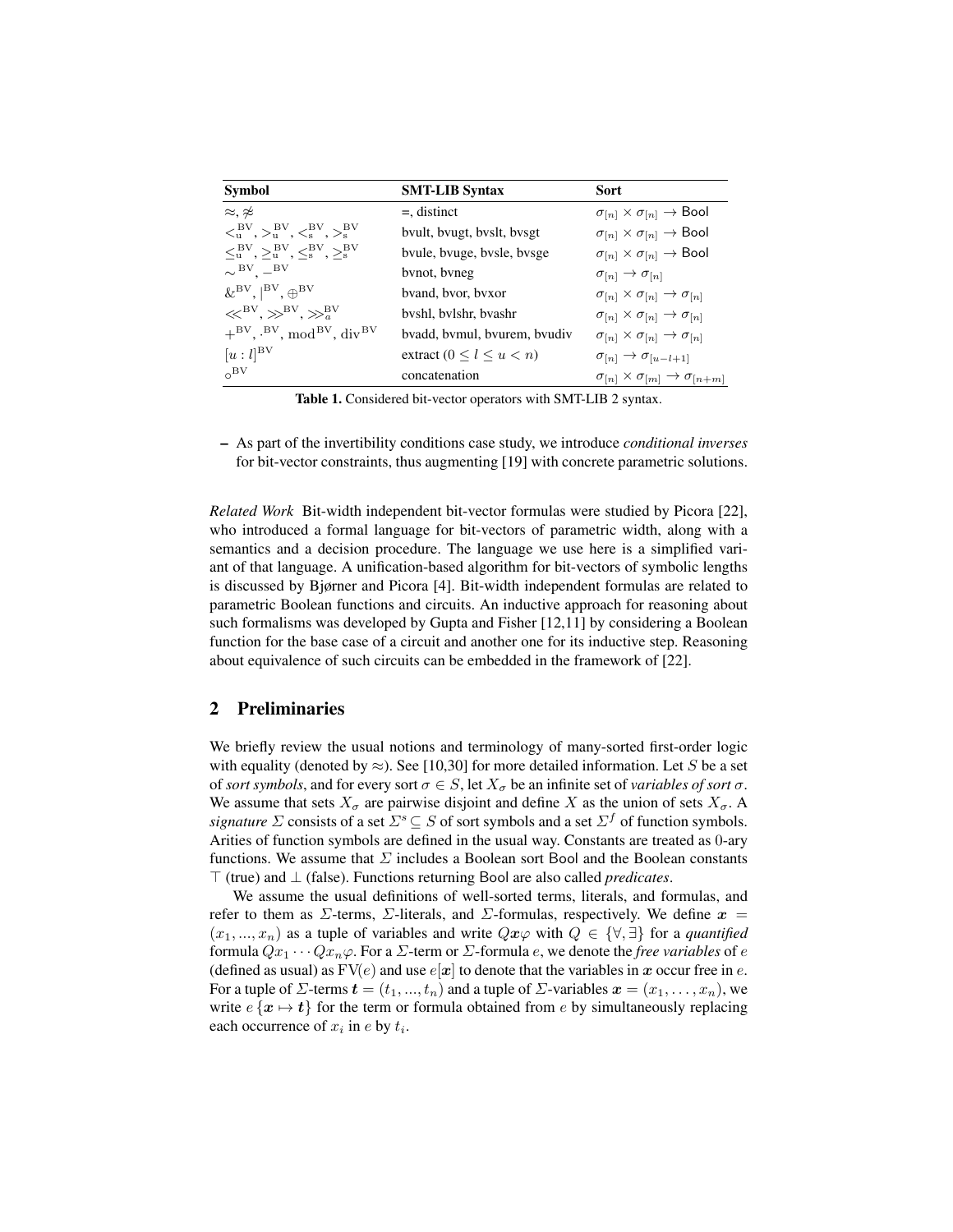A *Σ*-interpretation *I* maps: each  $\sigma \in \Sigma^s$  to a distinct non-empty set of values  $\sigma^{\mathcal{I}}$ (the *domain* of  $\sigma$  in *I*); each  $x \in X_{\sigma}$  to an element  $x^{\mathcal{I}} \in \sigma^{\mathcal{I}}$ ; and each  $f^{\sigma_1 \cdots \sigma_n \sigma} \in \Sigma^f$ to a total function  $f^{\mathcal{I}}: \sigma_1^{\mathcal{I}} \times ... \times \sigma_n^{\mathcal{I}} \to \sigma^{\mathcal{I}}$  if  $n > 0$ , and to an element in  $\sigma^{\mathcal{I}}$  if  $n = 0$ . We use the usual inductive definition of a satisfiability relation  $\models$  between Σ-interpretations and Σ-formulas.

A *theory* T is a pair  $(\Sigma, I)$ , where  $\Sigma$  is a signature and I is a non-empty class of  $\Sigma$ interpretations that is closed under variable reassignment, i.e., if interpretation  $\mathcal{I}'$  only differs from an  $\mathcal{I} \in I$  in how it interprets variables, then also  $\mathcal{I}' \in I$ . A  $\Sigma$ -formula  $\varphi$ is T*-satisfiable* (resp. T*-unsatisfiable*) if it is satisfied by some (resp. no) interpretation in  $I$ ; it is  $T$ -valid if it is satisfied by all interpretations in  $I$ . We will sometimes omit  $T$ when the theory is understood from context.

The theory  $T_{\rm BV} = (\Sigma_{\rm BV}, I_{\rm BV})$  of fixed-size bit-vectors as defined in the SMT-LIB 2 standard [\[3\]](#page-15-7) consists of the class of interpretations  $I_{\rm BV}$  and signature  $\Sigma_{\rm BV}$ , which includes a unique sort for each positive integer  $n$  (representing the bit-vector width), denoted here as  $\sigma_{[n]}$ . For a given positive integer n, the domain  $\sigma_{[n]}^T$  of sort  $\sigma_{[n]}$  in  $\mathcal I$  is the set of all bit-vectors of size *n*. We assume that  $\Sigma_{\rm BV}$  includes all *bit-vector constants* of sort  $\sigma_{[n]}$  for each *n*, represented as bit-strings. However, to simplify the notation we will sometimes denote them by the corresponding natural number in  $\{0, \ldots, 2^{n-1}\}$ . All interpretations  $\mathcal{I} \in I_{\text{BV}}$  are identical except for the value they assign to variables. They interpret sort and function symbols as specified in SMT-LIB 2. All function symbols (of non-zero arity) in  $\Sigma_{\rm BV}^f$  are overloaded for every  $\sigma_{[n]} \in \Sigma_{\rm BV}^s$ . We denote a  $\Sigma_{\rm BV}$ -term (or *bit-vector term*) t of width n as  $t_{[n]}$  when we want to specify its bit-width explicitly. We refer to the *i*-th bit of  $t_{[n]}$  as  $t[i]$  with  $0 \le i < n$ . We interpret  $t[0]$  as the least significant bit (LSB), and  $t[n-1]$  as the most significant bit (MSB), and denote bit ranges over k from index j down to i as  $t[j : i]$ . The unsigned interpretation of a bit-vector  $t_{[n]}$  as a natural number is given by  $[t]_N = \sum_{i=0}^{n-1} t[i] \cdot 2^i$ , and its signed interpretation as an integer is given by  $[t]_{\mathbb{Z}} = -t [n-1] \cdot 2^{n-1} + [t[n-2:0]^{\text{BV}}]_{\mathbb{N}}$ .

Without loss of generality, we consider a restricted set of bit-vector function and predicate symbols (or *bit-vector operators*) as listed in Table [1.](#page-2-0) The selection of operators in this set is arbitrary but complete in the sense that it suffices to express all bit-vector operators defined in SMT-LIB 2. We use  $\max_{s[k]}^{\text{BV}} (\min_{s[k]}^{\text{BV}})$  for the *maximum* or *minimum signed value* of width k, e.g.,  $\max_{s \in [4]}^{BV} = 0111$  and  $\min_{s \in [4]}^{BV} = 1000$ .

The theory  $T_{IA} = (\Sigma_{IA}, I_{IA})$  of integer arithmetic is also defined as in the SMT-LIB 2 standard. The signature  $\Sigma_{IA}$  includes a single sort lnt, function and predicate symbols  $\{+,-,\cdot, \text{div}, \text{mod}, \ldots, <, \leq, >, \geq\}$ , and a constant symbol for every integer value. We further extend  $\Sigma_{\mathrm{IA}}$  to include exponentiation, denoted in the usual way as  $a^b$ . All interpretations  $\mathcal{I} \in I_{IA}$  are identical except for the values they assign to variables. We write  $T_{\text{UFIA}}$  to denote the (combined) theory of uninterpreted functions with integer arithmetic. Its signature is the union of the signature of  $T<sub>IA</sub>$  with a signature containing a set of (freely interpreted) function symbols, called *uninterpreted functions*.

#### 2.1 Parametric Bit-Vector Formulas

We are interested in reasoning about (classes of)  $\Sigma_{\rm BV}$ -formulas that hold independently of the sorts assigned to their variables or terms. We formalize the notion of parametric  $\Sigma_{\rm BV}$ -formulas in the following.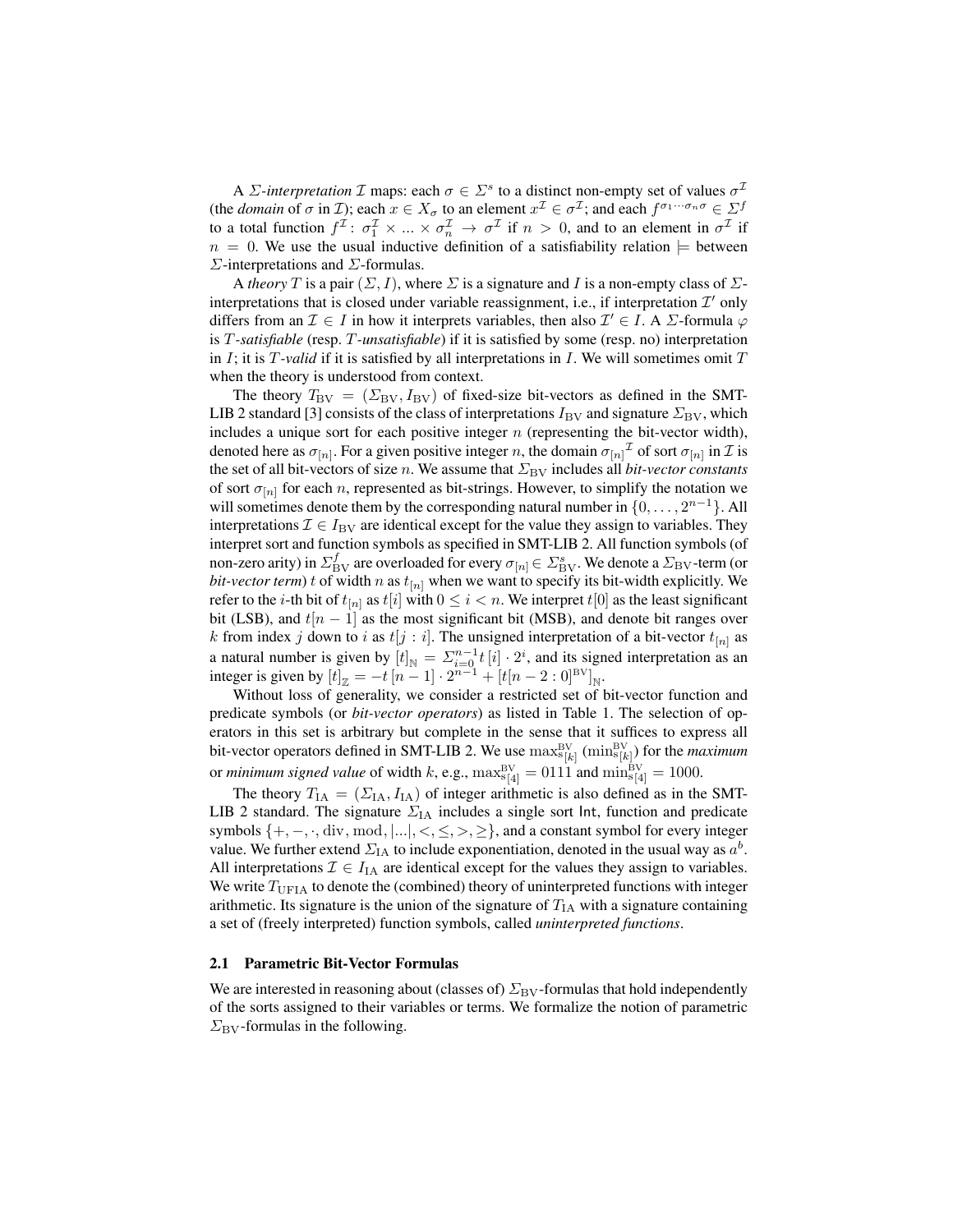We fix two sets  $X^*$  and  $Z^*$  of variable and constant symbols, respectively, of bitvector sort of undetermined bit-width. The bit-width is provided by the first component of a separate function pair  $\omega = (\omega^b, \omega^N)$  which maps symbols  $x \in X^* \cup Z^*$  to  $\Sigma_{IA}$ terms. We refer to  $\omega^{b}(x)$  as the *symbolic bit-width* assigned by  $\omega$  to x. The second component of  $\omega$  is a map  $\omega^N$  from symbols  $z \in Z^*$  to  $\Sigma_{IA}$ -terms. We call  $\omega^N(z)$  the *symbolic value* assigned by  $\omega$  to z. Let  $\mathbf{v} = \text{FV}(\omega)$  be the set of (integer) free variables occurring in the range of either  $\omega^b$  or  $\omega^N$ . We say that  $\omega$  is *admissible* if for every interpretation  $\mathcal{I} \in I_{IA}$  that interprets each variable in v as a positive integer, and for every  $x \in X^* \cup Z^*$ ,  $\mathcal I$  also interprets  $\omega^b(x)$  as a positive integer.

Let  $\varphi$  be a formula built from the function symbols of  $\Sigma_{\rm BV}$  and  $X^* \cup Z^*$ , ignoring their sorts. We refer to  $\varphi$  as a *parametric*  $\Sigma_{\rm BV}$ -formula. One can interpret  $\varphi$  as a class of fixed-size bit-vector formulas as follows. For each symbol  $x \in X^*$  and integer  $n > 0$ , we associate a unique variable  $x_n$  of (fixed) bit-vector sort  $\sigma_{[n]}$ . Given an admissible  $\omega$ with  $v = FV(\omega)$  and an interpretation  $\mathcal I$  that maps each variable in  $v$  to a positive integer, let  $\varphi|_{\omega[\mathcal{I}]}$  be the result of replacing all symbols  $x \in X^*$  in  $\varphi$  by the corresponding bit-vector variable  $x_k$  and all symbols  $x \in Z^*$  in  $\varphi$  by the bit-vector constant of sort  $\sigma_{[k]}$ corresponding to  $\omega^N(x)^{\mathcal{I}}$  mod  $2^k$ , where in both cases k is the value of  $\omega^b(x)^{\mathcal{I}}$ . We say a formula  $\varphi$  is *well sorted under*  $\omega$  if  $\omega$  is admissible and  $\varphi|_{\omega[\mathcal{I}]}$  is a well-sorted  $\Sigma_{\rm BV}$ -formula for all  $\mathcal I$  that map variables in  $\boldsymbol v$  to positive integers.

<span id="page-4-0"></span>*Example 1.* Let  $X^*$  be the set  $\{x\}$  and  $Z^*$  be the set  $\{z_0, z_1\}$ , where  $\omega^N(z_0) = 0$  and  $\omega^N(z_1) = 1$ . Let  $\varphi$  be the formula  $(x + {}^{BV}x) + {}^{BV}z_1 \not\approx z_0$ . We have that  $\varphi$  is well sorted under  $(\omega^b, \omega^N)$  with  $\omega^b = {\{\mathsf{x} \mapsto a, \mathsf{z}_0 \mapsto a, \mathsf{z}_1 \mapsto a\}}$  or  $\omega^b = {\{\mathsf{x} \mapsto 3, \mathsf{z}_0 \mapsto 3, \mathsf{z}_1 \mapsto a\}}$ 3}. It is not well sorted when  $\omega^b = \{x \mapsto a_1, z_0 \mapsto a_1, z_1 \mapsto a_2\}$  since  $\varphi|_{\omega[\mathcal{I}]}$  is not a well sorted  $\Sigma_{\rm BV}$ -formula whenever  $a_1^{\mathcal{I}} \neq a_2^{\mathcal{I}}$ . Note that an  $\omega$  where  $\omega^b(x) = a_1 - a_2$  is not admissible, since  $(a_1 - a_2)^{\mathcal{I}} \le 0$  is possible even when  $a_1^{\mathcal{I}} > 0$  and  $a_2^{\mathcal{I}} > 0$ .

Notice that symbolic constants such as the maximum unsigned constant of a symbolic length w can be represented by introducing  $z \in Z^*$  with  $\omega^b(z) = w$  and  $\omega^N(z) = w$  $2^w - 1$ . Furthermore, recall that signature  $\Sigma_{\rm BV}$  includes the bit-vector extract operator, which is parameterized by two natural numbers  $u$  and  $l$ . We do not lift the above definitions to handle extract operations having symbolic ranges, e.g., where u and l are  $\Sigma_{IA}$ terms. This is for simplicity and comes at no loss of expressive power, since constraints involving extract can be equivalently expressed using constraints involving concatenation. For example, showing that every instance of a constraint  $s \approx t[u : l]^{\text{BV}}$  holds, where  $0 < l \le u < n-1$ , is equivalent to showing that  $t \approx y_1 \circ^{BV} (y_2 \circ^{BV} y_3) \Rightarrow s \approx y_2$ holds for all  $y_1, y_2, y_3$ , where  $y_1, y_2, y_3$  have sorts  $\sigma_{[n-1-u]}, \sigma_{[u-l+1]}, \sigma_{[l]}$ , respectively. We may reason about a formula involving a symbolic range  $\{l, \ldots, u\}$  of t by considering a parametric bit-vector formula that encodes a formula of the latter form, where the appropriate symbolic bit-widths are assigned to symbols introduced for  $y_1, y_2, y_3$ .

We assume the above definitions for parametric  $\Sigma_{\rm BV}$ -formulas are applied to parametric  $\Sigma_{\rm BV}$ -terms as well. Furthermore, for any admissible  $\omega$ , we assume  $\omega$  can be extended to terms t of bit-vector sort that are well sorted under  $\omega$  such that  $t|_{\omega[\mathcal{I}]}$  has sort  $\sigma_{[\omega^b(t)^2]}$  for all  $\mathcal I$  that map variables in  $\text{FV}(\omega)$  to positive integers. Such an extension of  $\omega$  to terms can be easily computed in a bottom-up fashion by computing  $\omega$  for each child and then applying the typing rules of the operators in  $\Sigma_{\rm BV}$ . For example, we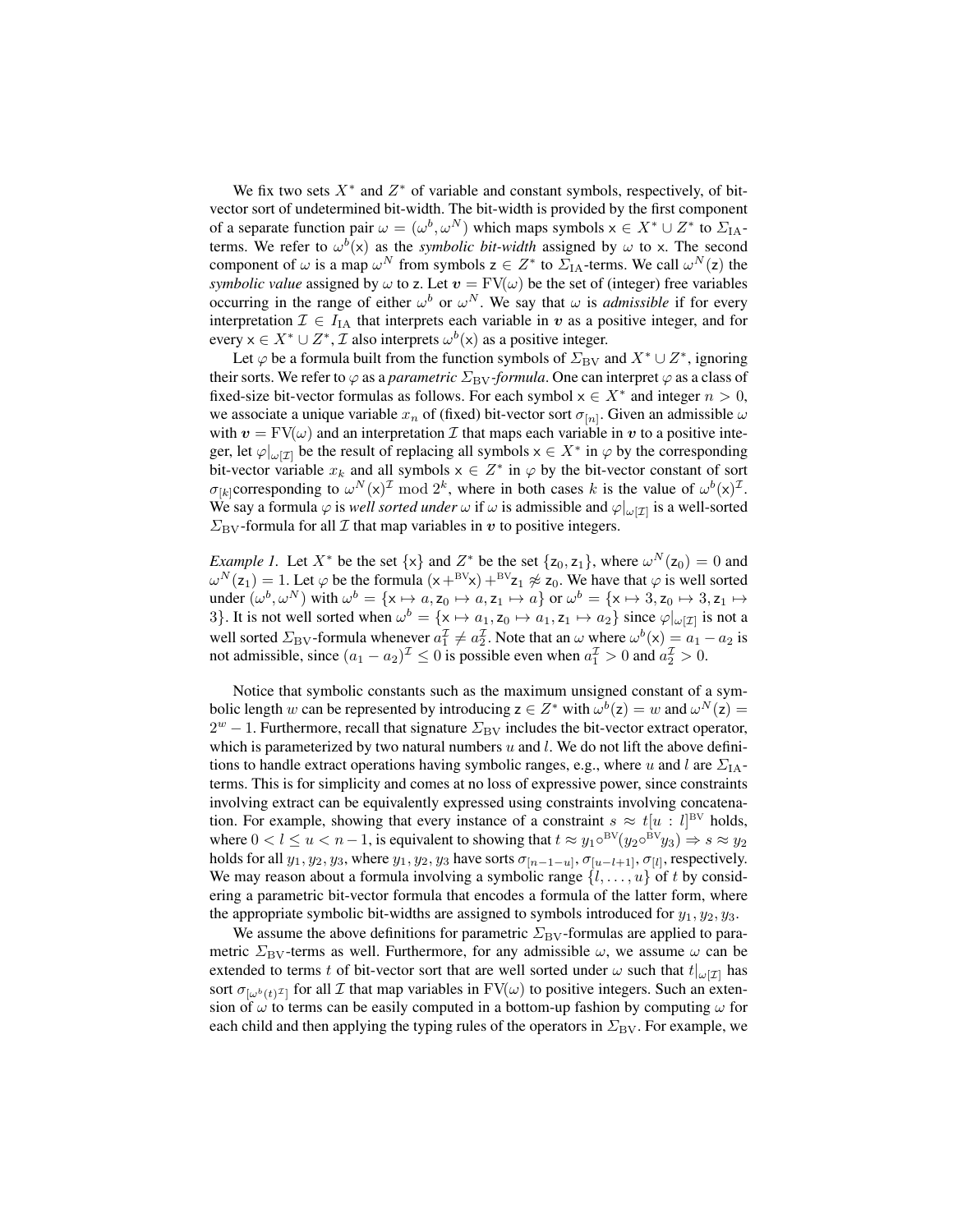may assume  $\omega^b(t) = \omega^b(t_2)$  if t is of the form  $t_1 + {}^{FV}t_2$  and is well sorted under  $\omega$ , and  $\omega^{b}(t) = \omega^{b}(t_1) + \omega^{b}(t_2)$  if t is of the form  $t_1 \circ B^{Vt} t_2$ .

Finally, we extend the notion of validity to parametric bit-vector formulas. Given a formula  $\varphi$  that is well sorted under  $\omega$ , we say  $\varphi$  is  $T_{\rm BV}$ -valid under  $\omega$  if  $\varphi|_{\omega[\mathcal{I}]}$  is  $T_{\rm BV}$ -valid for all  $\mathcal I$  that that map variables in  $\rm FV(\omega)$  to positive integers.

# <span id="page-5-0"></span>3 Encoding Parametric Bit-Vector Formulas in SMT

Current SMT solvers do not support reasoning about parametric bit-vector formulas. In this section, we present a technique for encoding such formulas as formulas involving non-linear integer arithmetic, uninterpreted functions, and universal quantifiers. In SMT parlance, these are formulas in the UFNIA logic. Given a formula  $\varphi$  that is well sorted under some mapping  $\omega$ , we describe this encoding in terms of a translation  $\mathcal{T}$ , which returns a formula  $\psi$  that is valid in the theory of uninterpreted functions with integer arithmetic only if  $\varphi$  is  $T_{\rm BV}$ -valid under  $\omega$ . We describe several variations on this translation and discuss their relative strengths and weaknesses.

Overall Approach At a high level, our translation produces an implication whose antecedent requires the integer variables to be in the correct ranges (e.g.,  $k > 0$  for every bit-width variable  $k$ ), and whose conclusion is the result of converting each (parametric) bit-vector term of bit-width  $k$  to an integer term. Operations on parametric bit-vector terms are converted to operations on the integers modulo  $2^k$ , where k can be a symbolic constant. We first introduce uninterpreted functions that will be used in our translation. Note that SMT solvers may not support the full set of functions in our extended signature  $\Sigma_{IA}$ , since they typically do not support exponentiation. Since translation requires a limited form of exponentiation we introduce an uninterpreted function symbol pow2 of sort  $Int \to Int$ , whose intended semantics is the function  $\lambda x.2^x$  when the argument x is non-negative. Second, for each (non-predicate) n-ary (with  $n > 0$ ) function  $f^{\text{BV}}$ of sort  $\sigma_1 \times \ldots \times \sigma_n \to \sigma$  in the signature of fixed-size bit-vectors  $\Sigma_{\rm BV}$  (excluding bit-vector extraction), we introduce an uninterpreted function  $f^{\mathbb{N}}$  of arity  $n + 1$  and sort  $Int \times Int \times ... \times Int \rightarrow Int$ , where the extra argument is used to specify the bitwidth. For example, for  $+^{BV}$  with sort  $\sigma_{[n]} \times \sigma_{[n]} \to \sigma_{[n]}$ , we introduce  $+^{N}$  of sort Int  $\times$  Int  $\times$  Int. In its intended semantics, this function adds the second and third arguments, both integers, and returns the result modulo  $2<sup>k</sup>$ , where k is the first argument. The signature  $\Sigma_{\rm BV}$  contains one function, bit-vector concatenation  $\circ^{\rm BV}$ , whose two arguments may have different sorts. For this case, the first argument of  $\circ^{\mathbb{N}}$  indicates the bit-width of the third argument, i.e.,  $\circ^{\mathbb{N}}(k, x, y)$  is interpreted as the concatenation of x and y, where y is an integer that encodes a bit-vector of bit-width  $k$ ; the bit-width for  $x$  is not specified by an argument, as it is not needed for the elimination of this operator we perform later. We introduce uninterpreted functions for each bit-vector predicate in a similar fashion. For instance,  $\geq_u^N$  has sort lnt  $\times$  lnt  $\times$  lnt  $\rightarrow$  Bool and encodes whether its second argument is greater than or equal to its third argument, when these two arguments are interpreted as unsigned bit-vector values whose bit-width is given by its first argument. Depending on the variation of the encoding, our translation will either introduce quantified formulas that fully axiomatize the behavior of these uninterpreted functions or add (quantified) lemmas that state key properties about them, or both.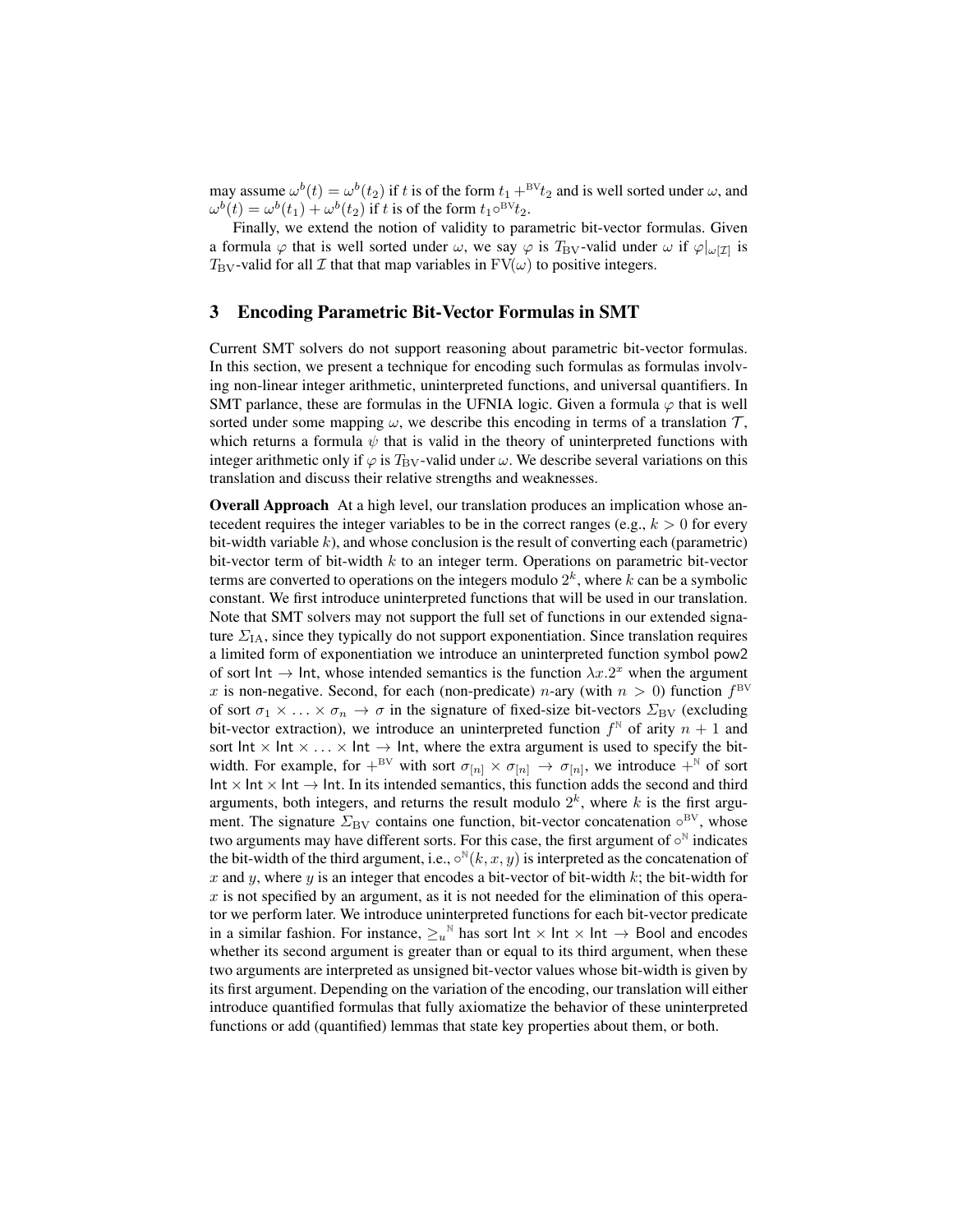| $\mathcal{T}_{A}(\varphi,\omega)$ :                                                     |                                                                                                                                                                                                                                                                                                                                                                                                                                                                                                                                                                                                                                                                                                                                                                                                                                                                                                                                                                                                  |                                                                                                    |
|-----------------------------------------------------------------------------------------|--------------------------------------------------------------------------------------------------------------------------------------------------------------------------------------------------------------------------------------------------------------------------------------------------------------------------------------------------------------------------------------------------------------------------------------------------------------------------------------------------------------------------------------------------------------------------------------------------------------------------------------------------------------------------------------------------------------------------------------------------------------------------------------------------------------------------------------------------------------------------------------------------------------------------------------------------------------------------------------------------|----------------------------------------------------------------------------------------------------|
|                                                                                         | Return $AX_4(\varphi, \omega) \Rightarrow \text{Conv}(\varphi, \omega)$ .                                                                                                                                                                                                                                                                                                                                                                                                                                                                                                                                                                                                                                                                                                                                                                                                                                                                                                                        |                                                                                                    |
| CONV $(e, \omega)$ :                                                                    |                                                                                                                                                                                                                                                                                                                                                                                                                                                                                                                                                                                                                                                                                                                                                                                                                                                                                                                                                                                                  |                                                                                                    |
| Match $e$ :<br>$\times$<br>$\overline{z}$                                               | $\rightarrow \chi(x)$<br>$\rightarrow \omega^N(z)$ mod pow $2(\omega^b(z))$<br>$t_1 \approx t_2 \longrightarrow \text{Conv}(t_1,\omega) \approx \text{Conv}(t_2,\omega)$<br>$f^{\text{BV}}(t_1,\ldots,t_n) \to \text{ELIM}(f^{\mathbb{N}}(\omega^b(t_n),\text{Conv}(t_1,\omega),\ldots,\text{Conv}(t_n,\omega)))$<br>$\bowtie(\varphi_1,\ldots,\varphi_n) \rightarrow \bowtie(\text{Conv}(\varphi_1,\omega),\ldots,\text{Conv}(\varphi_n,\omega)) \bowtie \in \{\land,\lor,\Rightarrow,\neg,\Leftrightarrow\}$                                                                                                                                                                                                                                                                                                                                                                                                                                                                                   | if $x \in X^*$<br>if $z \in Z^*$                                                                   |
| ELIM $(e)$ :                                                                            |                                                                                                                                                                                                                                                                                                                                                                                                                                                                                                                                                                                                                                                                                                                                                                                                                                                                                                                                                                                                  |                                                                                                    |
| Match e:<br>$\bowtie_u^{\mathbb{N}}(k, x, y) \longrightarrow x \bowtie y$<br>$\epsilon$ | $+^{\mathbb{N}}(k, x, y) \longrightarrow (x + y) \bmod{pow2(k)}$<br>$-\mathbb{N}(k, x, y) \longrightarrow (x - y) \bmod{pow2(k)}$<br>$\cdot^{\mathbb{N}}(k, x, y) \longrightarrow (x \cdot y) \bmod{ \mathsf{pow2}(k) }$<br>$\text{div}^{\mathbb{N}}(k, x, y) \rightarrow \text{ite}(y \approx 0, \text{pow2}(k) - 1, x \text{ div } y)$<br>$\text{mod}^{\mathbb{N}}(k, x, y) \to \text{ite}(y \approx 0, \text{pow2}(k) - 1, x \text{ mod } y)$<br>$\sim^{\mathbb{N}}(k,x) \longrightarrow \text{pow2}(k) - (x+1)$<br>$-\mathbb{N}(k, x) \rightarrow (pow2(k) - x) \text{ mod } pow2(k)$<br>$\ll^{\mathbb{N}}(k, x, y) \rightarrow (x \cdot \text{pow2}(y)) \text{ mod } \text{pow2}(k)$<br>$\gg^{\mathbb{N}}(k, x, y) \rightarrow (x \text{ div } \text{pow2}(y)) \text{ mod } \text{pow2}(k)$<br>$\circ^{\mathbb{N}}(k, x, y) \longrightarrow x \cdot \text{pow2}(k) + y$<br>$\bowtie_s^{\mathbb{N}}(k, x, y) \longrightarrow \mathsf{uts}_k(x) \bowtie \mathsf{uts}_k(y)$<br>$\rightarrow e$ | $\bowtie \in \{ \lt, , \lt, , \gt, , \gt\}$<br>$\bowtie \in \{ \lt, \leq, >, \geq \}$<br>otherwise |

<span id="page-6-0"></span>Fig. 1. Translation  $\mathcal{T}_A$  for parametric bit-vector formulas, parametrized by axiomatization mode A. We use  $uts_k(x)$  as shorthand for  $2 \cdot (x \mod pow2(k-1)) - x$ .

**Translation Function** Figure [1](#page-6-0) defines our translation function  $\mathcal{T}_A$ , which is parameterized by an axiomatization mode A. Given an input formula  $\varphi$  that is well sorted under  $ω$ , it returns the implication whose antecedant is an *axiomatization* formula  $AX_A(φ, σ)$ and whose conclusion is the result of converting  $\varphi$  to its encoded version via the conversion function CONV. The former is dependent upon the axiomatization mode A which we discuss later. We assume without loss of generality that  $\varphi$  contains no applications of bit-vector extract, which can be eliminated as described in the previous section, nor does it contain concrete bit-vector constants, since these can be equivalently represented by introducing a symbol in  $Z^*$  with the appropriate concrete mappings in  $\omega^b$  and  $\omega^N$ .

In the translation, we use an auxiliary function CONV which converts parametric bitvector expressions into integer expressions with uninterpreted functions. Parametric bitvector variables  $\times$  (that is, symbols from  $X^*$ ) are replaced by unique integer variables of type Int, where we assume a mapping  $\chi$  maintains this correspondence, such that range of  $\chi$  does not include any variable that occurs in  $FV(\omega)$ . Parametric bit-vector constants z (that is, symbols from set  $Z^*$ ) are replaced by the term  $\omega^N(z) \mod \text{pow2}(\omega^b(z))$ . The ranges of the maps in  $\omega$  may contain arbitrary  $\Sigma_{IA}$ -terms. In practice, our translation handles only cases where these terms contain symbols supported by the SMT solver, as well as terms of the form  $2^t$ , which we assume are replaced by pow2(t) during this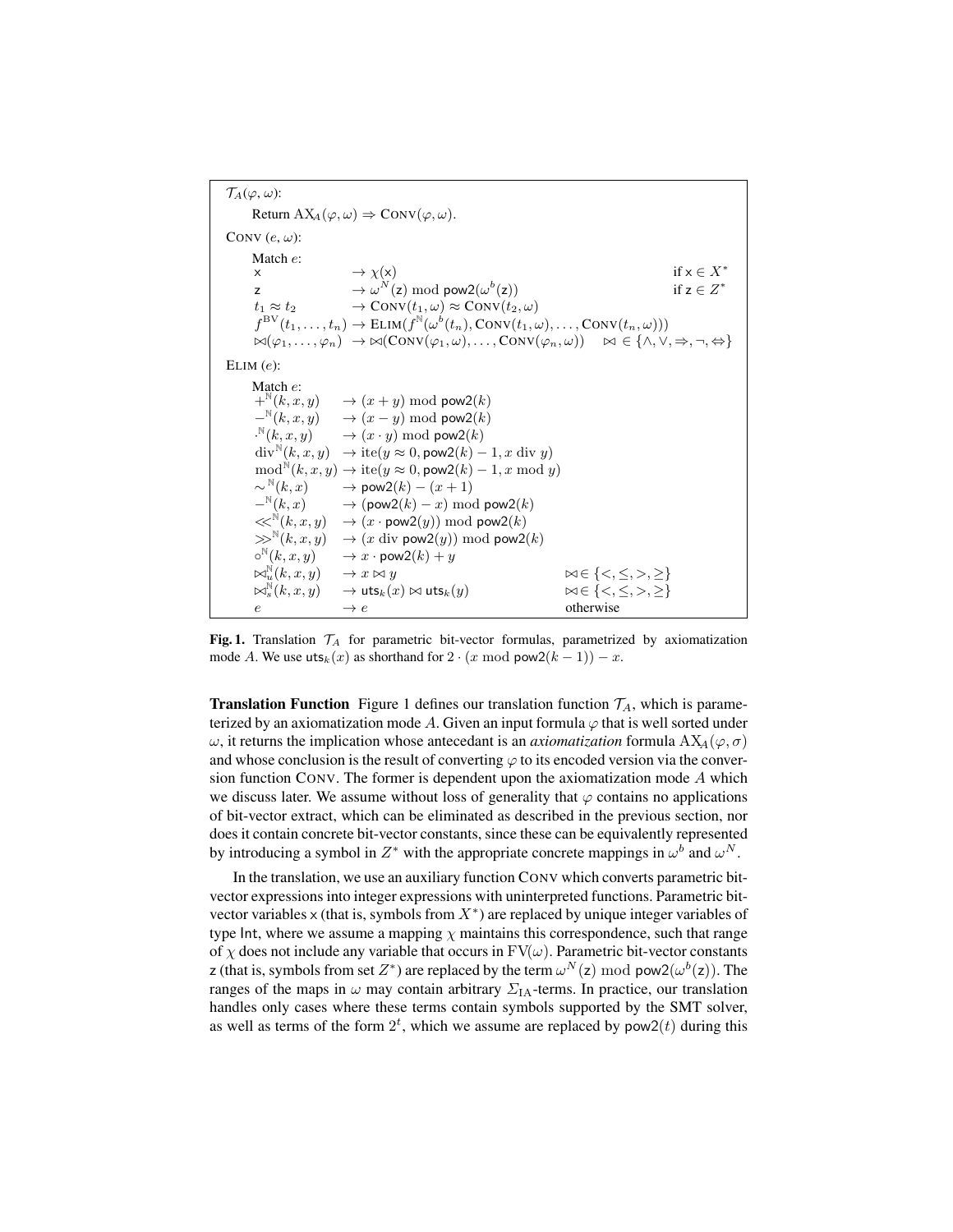translation. For instance, if  $\omega^b(z) = w + v$  and  $\omega^N(z) = 2^w - 1$ , then CONV $(z)$  returns  $(pow2(w) - 1)$  mod pow2 $(w + v)$ . Equalities are processed by recursively running the translation on both sides. The next case handles symbols from the signature  $\Sigma_{\rm BV}$ , where symbols  $f^{BV}$  are replaced with the corresponding uninterpreted function  $f^N$ . We take as the first argument  $\omega^b(t_n)$ , indicating the symbolic bit-width of the last argument of e, and recursively call CONV on  $t_1, \ldots, t_n$ . In all cases,  $\omega^b(t_n)$  corresponds to the bit-width that the uninterpreted function  $f^{\mathbb{N}}$  expects based on its intended semantics (the bit-width of the second argument for bit-vector concatenation, or of an arbitrary argument for all other functions and predicates). Finally, if the top symbol of  $e$  is a Boolean connective we apply the conversion function recursively to all its children.

We run ELIM for all applications of uninterpreted functions  $f^N$  introduced during the conversion, which eliminates functions that correspond to a majority of the bitvector operators. These functions can be equivalently expressed using integer arithmetic and pow2. The ternary addition operation  $+^{\mathbb{N}}$ , that represents addition of two bit-vectors with their width  $k$  specified as the first argument, is translated to integer addition modulo pow2(k). Similar considerations are applied for  $-^{\mathbb{N}}$  and  $\cdot^{\mathbb{N}}$ . For div<sup>N</sup> and mod<sup>N</sup>, our translation handles the special case where the second argument is zero, where the return value in this case is the maximum value for the given bit-width, i.e. pow2(k) – 1. The integer operators corresponding to unary (arithmetic) negation and bit-wise negation can be eliminated in a straightforward way. The semantics of various bitwise shift operators can be defined arithmetically using division and multiplication with  $pow2(k)$ . Concatenation can be eliminated by multiplying its first argument x by pow2 $(k)$ , where recall k is the bit-width of the second arugment y. In other words, it has the effect of shifting x left by  $k$  bits, as expected. The unsigned relation symbols can be directly converted to the corresponding integer relation. For the elimination of signed relation symbols we use an auxiliary helper uts (unsigned to signed), defined in Figure [1,](#page-6-0) which returns the interpretation of its argument when seen as a signed value. The definition of uts can be derived based on the semantics for signed and unsigned bit-vector values in the SMT LIB standard. Based on this definition, we have that integers  $v$  and  $u$  that encode bit-vectors of bit-width k satisfy  $\langle s^{\mathbb{N}}(k, u, v) \rangle$  if and only if  $\mathsf{uts}_k(u) \langle \mathsf{uts}_k(v) \rangle$ .

As an example of our translation, let  $\varphi = (x + {}^{BV}x) + {}^{BV}z_1 \not\approx z_0, \omega^N(z_0) = 0$ ,  $\omega^N(z_1) = 1$ , and  $\omega^b(x) = \omega^b(z_0) = \omega^b(z_1) = a$  from Example [1.](#page-4-0) CONV $(\varphi, (\omega^b, \omega^N))$ is  $\text{ELIM}(+\mathbb{N}(a, \text{ELIM}(+\mathbb{N}(a, \chi(x), \chi(x))), 1 \text{ mod } \text{pow2}(a))) \ncong 0 \text{ mod } \text{pow2}(a)$ . After applying ELIM and simplifying, we get  $(\chi(x) + \chi(x) + 1) \text{ mod } \text{pow2}(a) \neq 0$ .

Thanks to ELIM, we can assume that all formulas generated by CONV contain only uninterpreted function symbols in the set {pow2,  $\&^{\mathbb{N}}$ ,  $[^{\mathbb{N}}, \bigoplus^{\mathbb{N}}$ }. Thus, we restrict our attention to these symbols only in our axiomatization  $AX<sub>A</sub>$ , described next.

Axiomatization Modes We consider four different axiomatization modes A, which we call full, partial, combined, and qf (quantifier-free). For each of these axiomatizations, we define  $AX_A(\varphi, \omega)$  as the conjunction:

$$
\bigwedge_{x\in \mathrm{FV}(\varphi)} 0\leq \chi(x)< \mathrm{pow2}(\omega^b(x))\wedge (\bigwedge_{w\in \mathrm{FV}(\omega)} w>0)\wedge \mathrm{AX}^{\mathrm{pow2}}_A\wedge \mathrm{AX}^{\&^\mathbb{N}}_A\wedge \mathrm{AX}^{\|\mathbb{N}}_A\wedge \mathrm{AX}^{\oplus^\mathbb{N}}_A
$$

The first conjunction states that all integer variables introduced for parametric bit-vector variables x reside in the range specified by their bit-width. The second conjunction states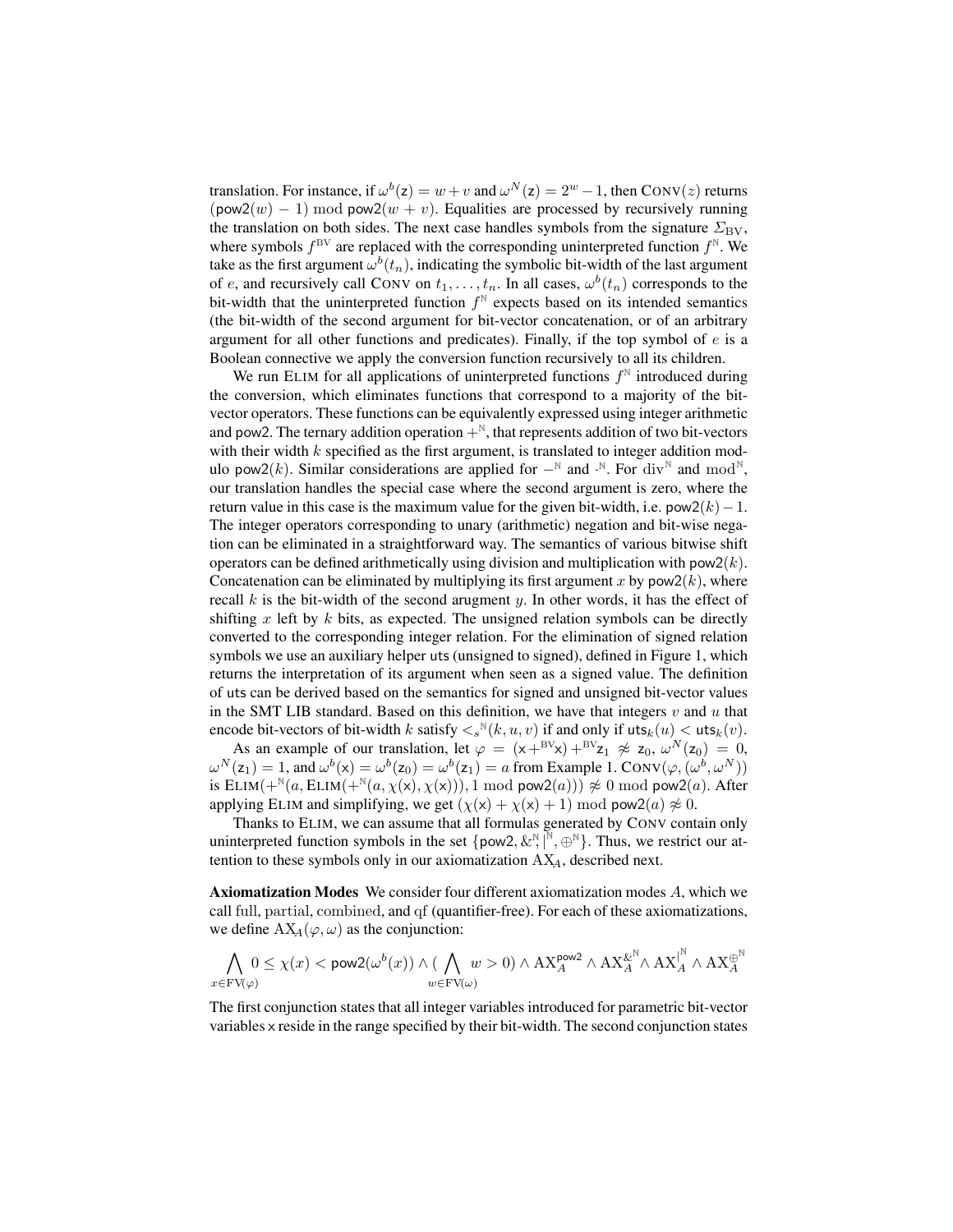| ♦                     | $ AX_{\rm full}^{\circ} $                                                                                                 |
|-----------------------|---------------------------------------------------------------------------------------------------------------------------|
|                       | $\text{pow2} \text{pow2}(0) \approx 1 \land \forall k. k > 0 \Rightarrow \text{pow2}(k) \approx 2 \cdot \text{pow2}(k-1)$ |
|                       | $\overline{\forall k, x, y}$ . $\&^{\mathbb{N}}(k, x, y) \approx$                                                         |
| $\&^{\mathbb{N}}$     | ite( $k > 1$ , $\&^{\mathbb{N}}(k-1, x \mod p \text{ow2}(k-1), y \mod p \text{ow2}(k-1)), 0) +$                           |
|                       | $pow2(k-1) \cdot min(ex_{k-1}(x), ex_{k-1}(y))$                                                                           |
|                       | $\forall k, x, y \in \mathbb{P}^{\mathbb{N}}(k, x, y) \approx$                                                            |
| $\oplus^{\mathbb{N}}$ | ite( $k > 1$ , $\bigoplus^{\mathbb{N}} (k-1, x \mod p$ ow $2(k-1), y \mod p$ ow $2(k-1), 0)$ +                            |
|                       | $\text{pow2}(k-1) \cdot  \text{ex}_{k-1}(x) - \text{ex}_{k-1}(y) $                                                        |

<span id="page-8-0"></span>**Table 2.** Full axiomatization of pow2,  $\&^{\mathbb{N}}$ , and  $\oplus^{\mathbb{N}}$ . The axiomatization of  $|^{\mathbb{N}}$  is omitted, and is dual to that of  $\&^{\mathbb{N}}$ . We use  $ex_i(x)$  for  $(x \text{ div } \text{pow2}(i)) \text{ mod } 2$ .

that all free variables in  $\omega$  (denoting bit-widths) are positive. The remaining four conjuncts denote the axiomatizations for the four uninterpreted functions that may occur in the output of the conversion function. The definitions of these formulas are given in Tables [2](#page-8-0) and [3](#page-9-1) for full and partial respectively. For each axiom,  $i, j, k$  denote bit-widths and  $x, y$  denote integers that encode bit-vectors of size  $k$ . We assume guards on all quantified formulas (omitted for brevity) that constrain i, j, k to be positive and x, y to be in the range  $\{0, \ldots, \text{pow2}(k) - 1\}$ . Each table entry lists a set of formulas (interpreted conjunctively) that state properties about the intended semantics of these operators. The formulas for axiomatization mode full assert the intended semantics of these operators, whereas those for partial assert several properties of them. Mode combined asserts both, and mode qf takes only the formulas in partial that are quantifier-free. In particular,  $AX_{\text{qf}}^{\text{pow2}}$  corresponds to the base cases listed in partial, and  $AX_{\text{qf}}^{\diamond}$  for the other operators is simply  $\top$ . The partial axiomatization of these operations mainly includes natural properties of them. For example, we include some base cases for each operation, and also the ranges of its inputs and output. For some proofs, these are sufficient. For  $\&^{\mathbb{N}}, \, \vert^{\mathbb{N}}$  and  $\oplus^{\mathbb{N}},$  we also included their behavior for specific cases, e.g.,  $\&^{\mathbb{N}}(k, a, 0) = 0$ and its variants. Other axioms (e.g., "never even") were added after analyzing specific benchmarks to identify sufficient axioms for their proofs.

Our translation satisfies the following key properties.

**Theorem 2.** Let  $\varphi$  be a parameteric bit-vector formula that is well sorted under  $\omega$  and *has no occurrences of bit-vector extract or concrete bit-vector constants. Then:*

- *1.*  $\varphi$  *is*  $T_{\text{BV}}$ *-valid under*  $\omega$  *if and only if*  $\mathcal{T}_{\text{full}}(\varphi, \omega)$  *is*  $T_{\text{UFIA}}$ *-valid.*
- *2.*  $\varphi$  *is*  $T_{BV}$ *-valid under*  $\omega$  *if and only if*  $\mathcal{T}_{combined}(\varphi, \omega)$  *is*  $T_{UFIA}$ *-valid.*
- *3.*  $\varphi$  *is*  $T_{\text{BV}}$ *-valid under*  $\omega$  *if*  $\mathcal{T}_{\text{partial}}(\varphi, \omega)$  *is*  $T_{\text{UFIA}}$ *-valid.*
- *4.*  $\varphi$  *is*  $T_{\text{BV}}$ *-valid under*  $\omega$  *if*  $\mathcal{T}_{\text{qf}}(\varphi, \omega)$  *is*  $T_{\text{UFIA}}$ *-valid.*<sup>[3](#page-8-1)</sup>

The proof of Property 1 is carried out by translating every interpretation  $\mathcal{I}_{BV}$  of  $T_{\rm BV}$  into a corresponding interpretation  $\mathcal{I}_{\rm N}$  of  $T_{\rm UFIA}$  such that  $\mathcal{I}_{\rm BV}$  satisfies  $\varphi$  iff  $\mathcal{I}_{\rm N}$ satisfies  $\mathcal{T}_{full}(\varphi)$ . The converse translation can be achieved similarly, where appropriate bit-widths are determined by the range axioms  $0 \le \chi(x) < \text{pow2}(\omega^b(x))$  that occur in  $\mathcal{T}_{\text{full}}(\varphi,\omega)$ . The rest of the properties follow from Property 1, by showing that the axioms in Table [3](#page-9-1) are valid in every interpretation of  $T_{\text{UFIA}}$  that satisfies  $\text{AX}_{\text{full}}(\varphi,\omega)$ .

<span id="page-8-1"></span> $3$  A detailed proof, along with further details that were omitted from this paper can be found in its extended version at <https://arxiv.org/abs/1905.10434>.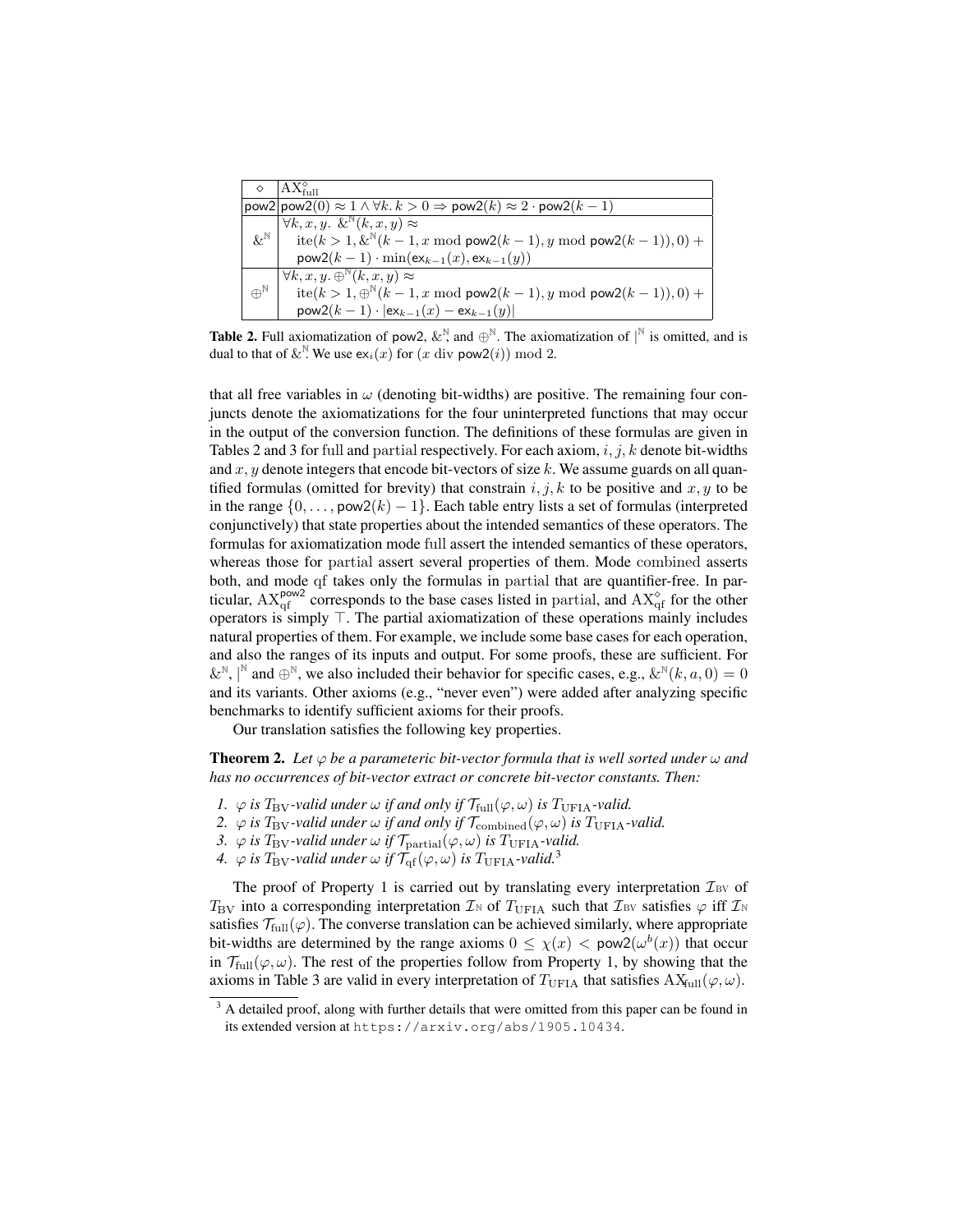| $\Diamond$            | axiom                                                                                                                         | $\overline{\mathrm{AX}}{}^\diamond_\mathrm{partial}$                                                                                                      |  |  |  |
|-----------------------|-------------------------------------------------------------------------------------------------------------------------------|-----------------------------------------------------------------------------------------------------------------------------------------------------------|--|--|--|
|                       | base cases                                                                                                                    | $\text{pow2}(0) \approx 1 \land \text{pow2}(1) \approx 2 \land \text{pow2}(2) \approx 4 \land \text{pow2}(3) \approx 8$                                   |  |  |  |
|                       | weak monotonicity                                                                                                             | $\forall i \forall j. i \leq j \Rightarrow \text{pow2}(i) \leq \text{pow2}(j)$                                                                            |  |  |  |
|                       |                                                                                                                               | pow2 strong monotonicity $\forall i \forall j$ . $i < j \Rightarrow$ pow2(i) < pow2(j)                                                                    |  |  |  |
|                       | $\forall i \forall j \forall x \ (x \cdot \text{pow2}(i)) \bmod \text{pow2}(j) \not\approx 0 \Rightarrow i < j$<br>modularity |                                                                                                                                                           |  |  |  |
|                       | never even                                                                                                                    | $\forall i \forall x.$ pow $2(i) - 1 \not\approx 2 \cdot x$                                                                                               |  |  |  |
|                       | always positive                                                                                                               | $\forall i.$ pow $2(i) \geq 1$                                                                                                                            |  |  |  |
|                       | div <sub>0</sub>                                                                                                              | $\forall i. i$ div pow $2(i) \approx 0$                                                                                                                   |  |  |  |
|                       | base case                                                                                                                     | $\forall x \forall y. \& \mathbb{N}(1, x, y) \approx \min(\exp(x), \exp(y))$                                                                              |  |  |  |
|                       | max                                                                                                                           | $\forall k \forall x. \& \mathbb{R}(k, x, \max_k \mathbb{R}) \approx x$                                                                                   |  |  |  |
|                       | min                                                                                                                           | $\forall k \forall x. \& \mathbb{R}(k, x, 0) \approx 0$                                                                                                   |  |  |  |
| $\&^{\mathbb{N}}$     | idempotence                                                                                                                   | $\forall k \forall x. \& \mathbb{R}(k, x, x) \approx x$                                                                                                   |  |  |  |
|                       | contradiction                                                                                                                 | $\forall k \forall x. \& \mathbb{N}(k, x, \sim \mathbb{N}(k, x)) \approx 0$                                                                               |  |  |  |
|                       | symmetry                                                                                                                      | $\forall k \forall x \forall y. \& \mathbb{R}(k, x, y) \approx \& \mathbb{R}(k, y, x)$                                                                    |  |  |  |
|                       | difference                                                                                                                    | $\forall k \forall x \forall y \forall z. x \not\approx y \Rightarrow \&^{\mathbb{N}}(k, x, z) \not\approx y \lor \&^{\mathbb{N}}(k, y, z) \not\approx x$ |  |  |  |
|                       | range                                                                                                                         | $\forall k \forall x \forall y \in 0 \leq \&^{\mathbb{N}}(k, x, y) \leq \min(x, y)$                                                                       |  |  |  |
|                       | base case                                                                                                                     | $\forall x \forall y \in \mathbb{P}^{\mathbb{N}}(1,x,y) \approx \text{ite}(\textsf{ex}_{0}(x) \approx \textsf{ex}_{0}(y),0,1)$                            |  |  |  |
|                       | zero                                                                                                                          | $\forall k \forall x \in \mathbb{R}^{\mathbb{N}}(k, x, x) \approx 0$                                                                                      |  |  |  |
| $\oplus^{\mathbb{N}}$ | one                                                                                                                           | $\forall k \forall x \in \mathbb{P}^{\mathbb{N}}(k, x, \sim^{\mathbb{N}}(k, x)) \approx \max_{k}^{\mathbb{N}}$                                            |  |  |  |
|                       | symmetry                                                                                                                      | $\forall k \forall x \forall y \in \mathbb{P}^{\mathbb{N}}(k, x, y) \approx \oplus^{\mathbb{N}}(k, y, x)$                                                 |  |  |  |
|                       | range                                                                                                                         | $\forall k \forall x \forall y \in 0 \leq \oplus^{\mathbb{N}} (k, x, y) \leq \max_{k}^{\mathbb{N}}$                                                       |  |  |  |

<span id="page-9-1"></span>**Table 3.** Partial axiomatization of pow2,  $\&^{\mathbb{N}}$  and  $\oplus^{\mathbb{N}}$ . The axioms for  $|^{\mathbb{N}}$  are omitted, and are dual to those for  $\&^{\mathbb{N}}$ . We use  $\max_k^{\mathbb{N}}$  for  $\mathsf{pow2}(k) - 1$ .

# <span id="page-9-0"></span>4 Case Studies

We apply the techniques from Section [3](#page-5-0) to three case studies:  $(i)$  verification of invert-ibility conditions from Niemetz et al. [\[19\]](#page-16-1);  $(ii)$  verification of compiler optimizations as generated by Alive  $[17]$ ; and  $(iii)$  verification of rewrite rules that are used in SMT solvers. For these case studies, we consider a set of verification conditions that originally use fixed-size bit-vectors, and exclude formulas involving multiple bit-widths.

For each formula  $\phi$ , we first extract a parametric version  $\varphi$  by replacing each variable in  $\phi$  by a fresh  $x \in X^*$  and each (concrete) bit-vector constant by a fresh  $z \in Z^*$ . We define  $\omega^{b}(x) = \omega^{b}(z) = k$  for a fresh integer variable k, and let  $\omega^{N}(z)$  be the integer value corresponding to the bit-vector constant it replaced. Notice that, although omitted from the presentation, our translation can be easily extended to handle quantified bit-vector formulas, which appear in some of the case studies. We then define  $\omega = (\omega^b, \omega^N)$  and invoke our translation from Section [3](#page-5-0) on the parametric bit-vector formula  $\varphi$ . If the resulting formula is valid, the original verification condition holds independent of the original bit-width. In each case study, we report on the success rates of determining the validity of these formulas for axiomatization modes full, partial, combined, and qf. Overall, axiomatization mode combined yields the best results.

All experiments described below require tools with support for the SMT logic UF-NIA. We used all three participants in the UFNIA division of the 2018 SMT competition: CVC4 [\[2\]](#page-15-8) (GitHub master 6eb492f6), Z3 [\[8\]](#page-15-9) (version 4.8.4), and Vampire [\[13\]](#page-15-10) (GitHub master d0ea236). Z3 and CVC4 use various strategies and techniques for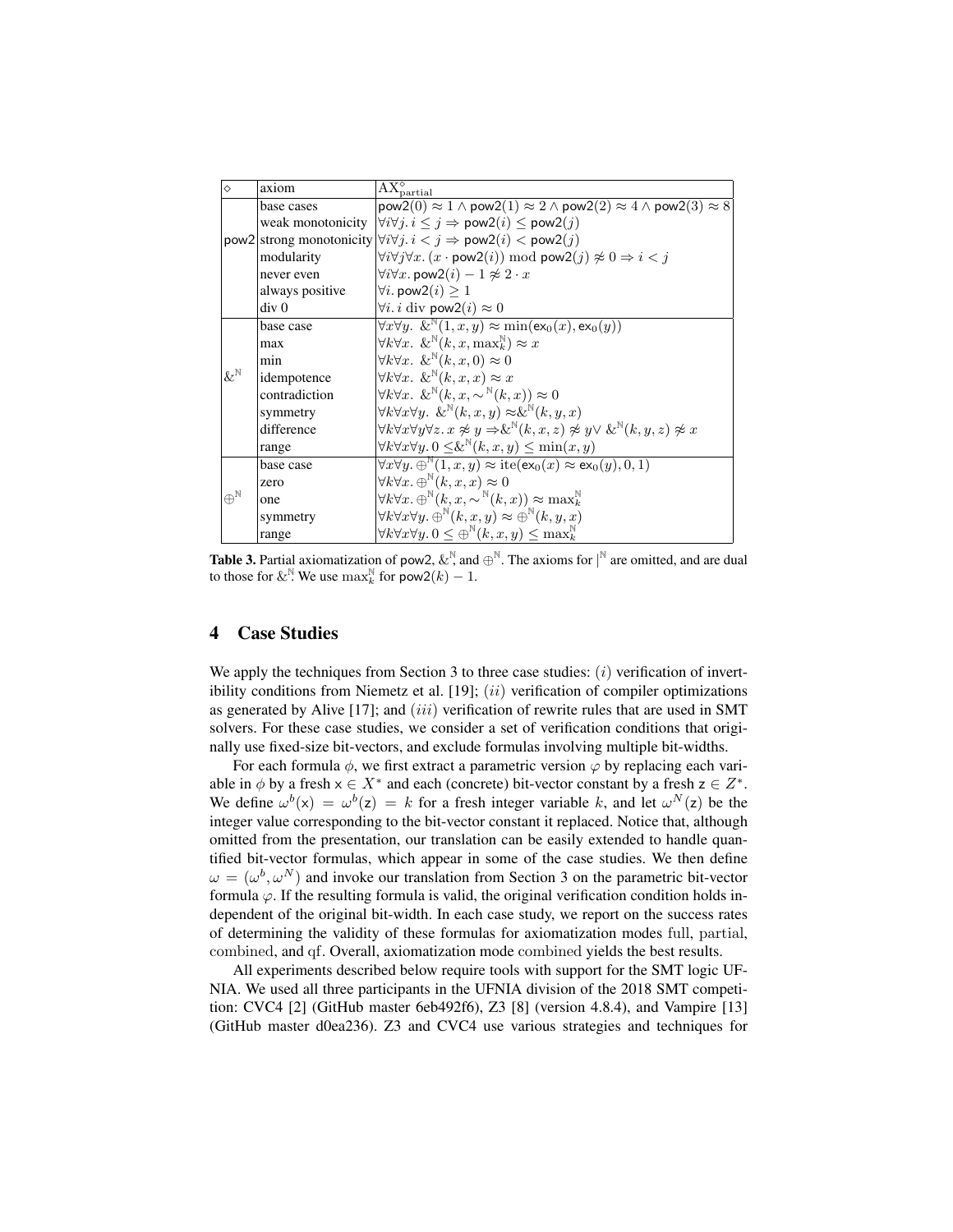quantifier instantiation including E-matching [\[18\]](#page-16-4), and enumerative [\[24\]](#page-16-5) and conflictbased [\[27\]](#page-16-6) instantiation. For non-linear integer arithmetic, CVC4 uses an approach based on incremental linearization [\[7,](#page-15-11)[6,](#page-15-12)[26\]](#page-16-7). Vampire is a superposition-based theorem prover for first-order logic based on the AVATAR framework [\[31\]](#page-17-3), which has been extended also to support some theories including integer arithmetic [\[23\]](#page-16-8). We performed all experiments on a cluster with Intel Xeon E5-2637 CPUs with 3.5GHz and 32GB of memory and used a time limit of 300 seconds (wallclock) and a memory limit of 4GB for each solver/benchmark pair. We consider a bit-width independent property to be proved if at least one solver proved it for at least one of the axiomatization modes.<sup>[4](#page-10-0)</sup>

#### 4.1 Verifying Invertibility Conditions

Niemetz et al. [\[19\]](#page-16-1) present a technique for solving quantified bit-vector formulas that utilizes *invertibility conditions* to generate symbolic instantiations. Intuitively, an invertibility condition  $\phi_c$  for a literal  $\ell[x]$  is the exact condition under which  $\ell[x]$  has a solution for x, i.e.,  $\phi_c \Leftrightarrow \exists x.\ell[x]$ . For example, consider bit-vector literal  $x \&\overset{BV}{B}S \approx t$ with  $x \notin FV(s) \cup FV(t)$ ; then, the invertibility condition for x is  $t \&^{BV} s \approx t$ .

The authors define invertibility conditions for a representative set of literals having a single occurrence of  $x$ , that involve the bit-vector operators listed in Table [1,](#page-2-0) excluding extraction, as the invertibility condition for the latter is trivially  $\top$ . A considerable number of these conditions were determined by leveraging syntax-guided synthesis (Sy-GuS) techniques [\[1\]](#page-15-13). The authors further verified the correctness of all conditions for bit-widths 1 to 65. However, a bit-width-independent formal proof of correctness of these conditions was left to future work. In the following, we apply the techniques of Section [3](#page-5-0) to tackle this problem. Note that for this case study, we exclude operators involving multiple bit-widths, namely bit-vector extraction and concatenation. For the former, all invertibility conditions are  $\top$ , and for the latter a hand-written proof of the correctness of its invertibility conditions can be achieved easily.

**Proving Invertibility Conditions** Let  $\ell[x]$  be a bit-vector literal of the form  $\circ x \bowtie t$  or  $x \diamond s \bowtie t$  (dually,  $s \diamond x \bowtie t$ ) with operators  $\diamond$  and relations  $\bowtie$  as defined in Table [1.](#page-2-0) To prove the correctness of an invertibility condition  $\phi_c$  for x independent of the bit-width, we have to prove the validity of the formula:

<span id="page-10-3"></span><span id="page-10-2"></span><span id="page-10-1"></span>
$$
\phi_c \Leftrightarrow \exists x. \ell[x] \tag{1}
$$

where occurrences of  $s$  and  $t$  are implicitly universally quantified. We then want to prove that Equation [\(1\)](#page-10-1) is  $T_{\rm BV}$ -valid under  $\omega$ . Considering the two directions of (1) separately, we get:

$$
\exists x. \ell[x, s, t] \Rightarrow \phi_c[s, t]
$$
 (rtl)

$$
\phi_{\rm c}[s,t] \Rightarrow \exists x. \ell[x,s,t] \tag{11}
$$

The validity of [\(rtl\)](#page-10-2) is equivalent to the unsatisfiability of the quantifier-free formula:

<span id="page-10-4"></span>
$$
\ell[x,s,t] \wedge \neg \phi_c[s,t] \tag{rtl'}
$$

<span id="page-10-0"></span><sup>&</sup>lt;sup>4</sup> All benchmarks, results, log files, and solver configurations are available at [http://cvc4.](http://cvc4.cs.stanford.edu/papers/CADE2019-BVPROOF/) [cs.stanford.edu/papers/CADE2019-BVPROOF/](http://cvc4.cs.stanford.edu/papers/CADE2019-BVPROOF/).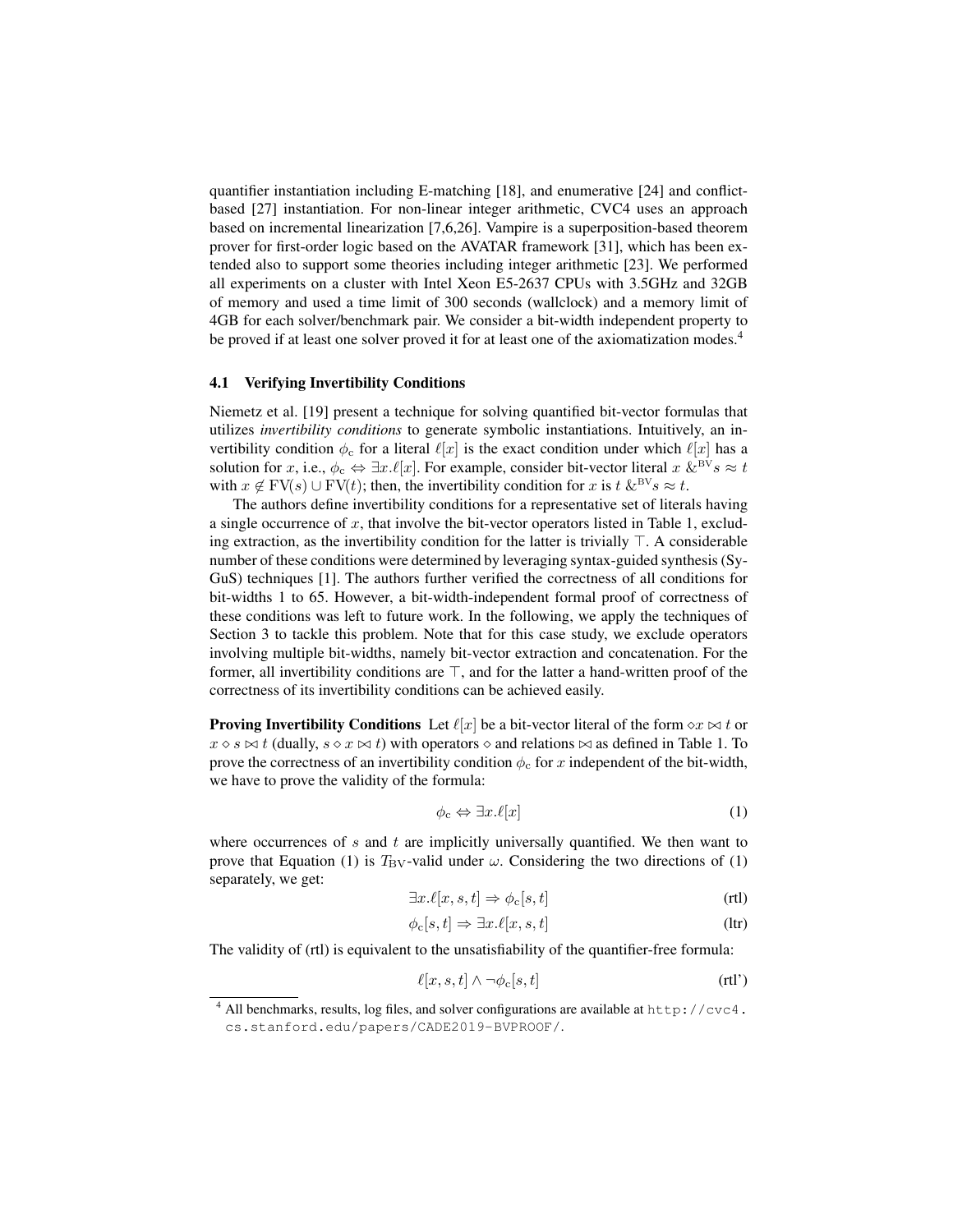Eliminating the quantifier in [\(ltr\)](#page-10-3) is much trickier. It typically amounts to finding a symbolic value for x such that  $\ell[x, s, t]$  holds provided that  $\phi_c[s, t]$  holds. We refer to such a symbolic value as a *conditional inverse*.

**Conditional Inverses** Given an invertibility condition  $\phi_c$  for x in bit-vector literal  $\ell[x]$ , we say that a term  $\alpha_c$  is a *conditional inverse* for x if  $\phi_c \Rightarrow \ell[\alpha_c]$  is  $T_{\rm BV}$ -valid. For example, the term s itself is a conditional inverse for x in the literal  $(x \vert^{BV} s) \leq_u^{BV} t$ : given that there exists some x such that  $(x \vert^{BV} s) \leq_u^{BV} t$ , we have that  $(s \vert^{BV} s) \leq_u^{BV} t$ . When a conditional inverse  $\alpha_c$  for x is found, we may replace [\(ltr\)](#page-10-3) by:

<span id="page-11-0"></span>
$$
\phi_{\rm c} \Rightarrow \ell[\alpha_{\rm c}] \tag{1tr'}
$$

Clearly, [\(ltr'\)](#page-11-0) implies [\(ltr\)](#page-10-3). However, the converse may not hold, i.e., if [\(ltr'\)](#page-11-0) is refuted, [\(ltr\)](#page-10-3) is not necessarily refuted. Notice that if the invertibility condition for x is  $\top$ , the conditional inverse is in fact unconditional. The problem of finding a conditional inverse for a bit-vector literal  $x \diamond s \bowtie t$  (dually,  $s \diamond x \bowtie t$ ) can be defined as a SyGuS problem by asking whether there exists a binary bit-vector function  $C$  such that the (second-order) formula  $\exists C \forall s \forall t.\phi_c \Rightarrow C(s,t) \diamond s \Join t$  is satisfiable. If such a function C is found, then it is in fact a conditional inverse for x in  $\ell[x]$ . We synthesized conditional inverses for x in  $\ell[x]$  for bit-width 4 with variants of the grammars used in [\[19\]](#page-16-1) to synthesize invertibility conditions. For each grammar we generated 160 SyGuS problems, one for each combination of bit-vector operator and relation from Table [1](#page-2-0) (excluding extraction and concatenation), counting commutative cases only once. We used the SyGuS feature of the SMT solver CVC4 [\[25\]](#page-16-9) to solve these problems, and out of 160, we were able to synthesize candidate conditional inverses for 143 invertibility conditions. For 12 out of these 143, we found that the synthesized terms were not conditional inverses for every bit-width, by checking [\(ltr'\)](#page-11-0) for bit-widths up to 64.

Results Table [4](#page-12-0) provides detailed information on the results for the axiomatization modes full, partial, and qf discussed in Section [3.](#page-5-0) We use  $\rightarrow$  and  $\leftarrow$  to indicate that only direction left-to-right [\(ltr](#page-10-3) or [ltr'\)](#page-11-0) or right-to-left [\(rtl'\)](#page-10-4), respectively, were proved, and  $\checkmark$  and  $\checkmark$  to indicate that both or none, respectively, of the directions were proved. Additionally, we use  $\rightarrow_{\alpha_c}$  (resp.  $\rightarrow_{\text{no }\alpha_c}$ ) to indicate that for direction left-to-right, formula [\(ltr'\)](#page-11-0) (resp. [\(ltr\)](#page-10-3)) was proved with (resp. without) plugging in a conditional inverse.

Overall, out of 160 invertibility conditions, we were able to fully prove 110, and for 19 (17) conditions we were able to prove only direction [rtl'](#page-10-4) [\(ltr'\)](#page-11-0). For direction rightto-left, 129 formulas [\(rtl'\)](#page-10-4) overall were successfully proved to be unsatisfiable. Out of these 129, 32 formulas were actually trivial since the invertibility condition  $\phi_c$  was  $\top$ . For direction left-to-right, overall, 127 formulas were proved successfully, and out of these, 102 (94) were proved using (resp. not using) a conditional inverse. Furthermore, 33 formulas could only be proved when using a conditional inverse. Thus, using conditional inverses was helpful for proving the correctness of invertibility conditions.

Considering the different axiomatization modes, overall, with 104 fully proved and only 17 unproved instances, combined performed best. Interestingly, even though axiomatization qf only includes some of the base cases of axiomatization partial, it still performs well. This may be due to the fact that in many cases, the correctness of the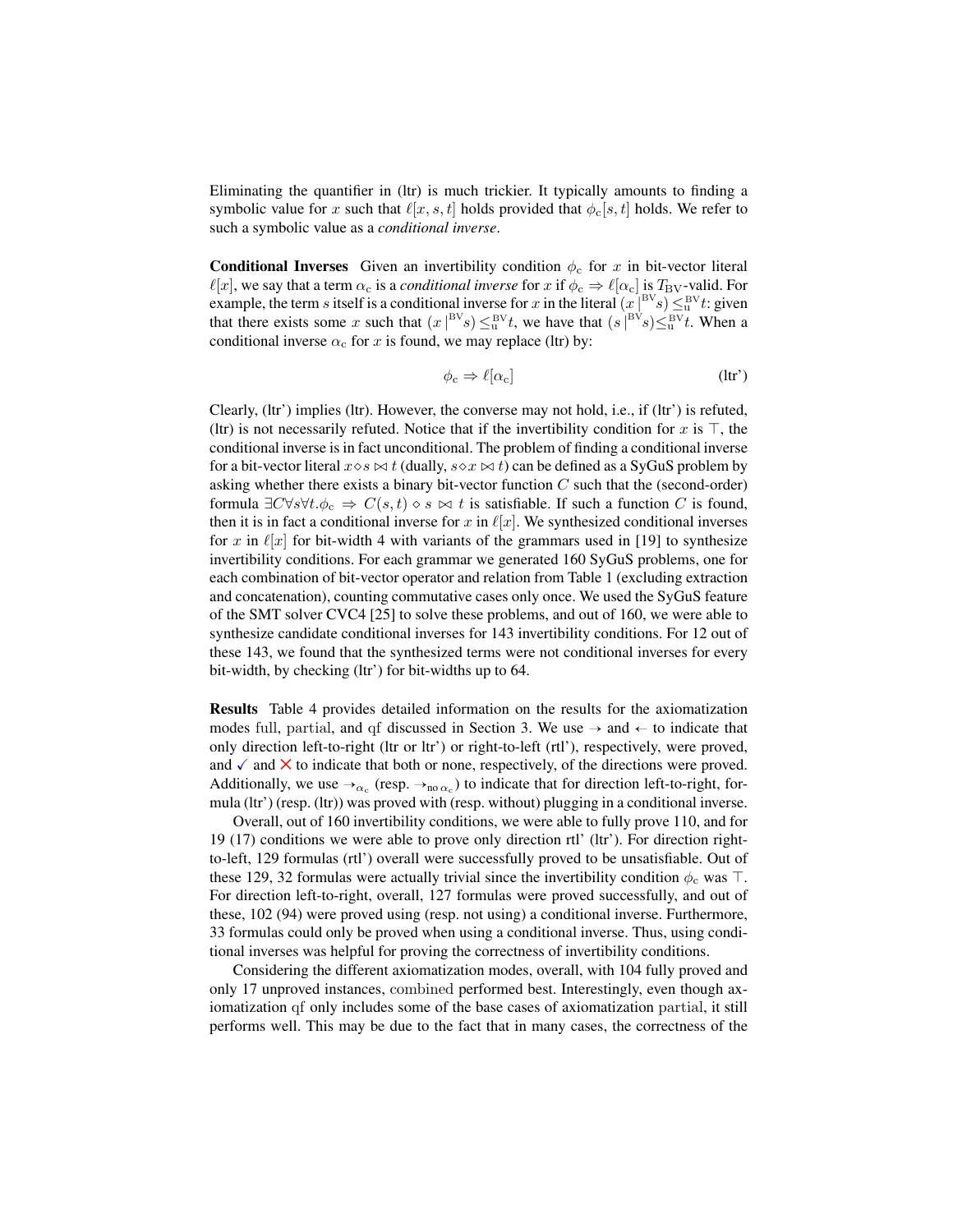| Axiomatization |     | $\leftarrow$ | $\rightarrow$ |    | $\rightarrow_{\alpha_c}$ | $\rightarrow$ no $\alpha_c$ |
|----------------|-----|--------------|---------------|----|--------------------------|-----------------------------|
| full           | 64  | 18           | 22            | 56 | 72                       | 51                          |
| partial        | 76  | 14           | 26            | 44 | 78                       | 81                          |
| qt             | 40  | 22           | 22            | 76 | 50                       | 51                          |
| combined       | 104 | 21           | 18            |    | 99                       | 79                          |
| Total $(160)$  | 110 | 19           |               | 14 | 102                      | 94                          |

<span id="page-12-0"></span>Table 4. Invertibility condition verification using axiomatization modes combined, full, partial, and qf. Column  $\rightarrow_{\alpha_c} (\rightarrow_{\text{no }\alpha_c})$  counts left-to-right proved with (without) conditional inverse.

invertibility condition does not rely on any particular property of the operators involved. For example, the invertibility condition  $\phi_c$  for literal  $x \&<sup>BV</sup> s \approx t$  is  $t \&<sup>BV</sup> s \approx t$ . Proving the correctness of  $\phi_c$  amounts to coming up with the right substitution for x, without relying on any particular axiomatization of  $\&$ <sup>N</sup>. In contrast, the invertibility condition  $\phi_c$ for literal x  $\&^{BV}s \not\approx t$  is  $t \not\approx 0 \vee s \not\approx 0$ . Proving the correctness of  $\phi_c$  relies on axioms regarding  $&^{BV}$  and  $\sim^{BV}$ . Specifically, we have found that from partial, it suffices to keep "min" and "idempotence" to prove  $\phi_c$ . Overall, from the 2696 problems that this case study included, CVC4 proved 50.3%, Vampire proved 31.4%, and Z3 proved 33.8%, while 23.5% of the problems were proved by all solvers.

#### 4.2 Verifying Alive Optimizations

Lopes et al. [\[17\]](#page-16-2) introduces Alive, a tool for proving the correctness of compiler peephole optimizations. Alive has a high-level language for specifying optimizations. The tool takes as input a description of an optimization in this high-level language and then automatically verifies that applying the optimization to an arbitrary piece of source code produces optimized target code that is equivalent under a given precondition. It can also automatically translate verified optimizations into C++ code that can be linked into LLVM [\[16\]](#page-16-10). For each optimization, Alive generates four constraints that encode the following properties, assuming that the precondition of the optimization holds:

- <span id="page-12-2"></span>1. *Memory* Source and Target yield the same state of memory after execution.
- 2. *Definedness* The target is well-defined whenever the source is.
- <span id="page-12-4"></span>3. *Poison* The target produces so-called poison values (caused by LLVM's *nsw*, *nuw*, and *exact* attributes) only when the source does.
- <span id="page-12-3"></span>4. *Equivalence* Source and target yield the same result after execution.

From these verification tasks, Alive can generate benchmarks in SMT-LIB 2 format in the theory of fixed-size bit-vectors, with and without quantifiers. For each task, types are instantiated with all possible valid type assignments (for integer types up to a default bound of 64 bits). In the following, we apply our techniques from Section [3](#page-5-0) to prove Alive verification tasks independently from the bit-width. For this, as in the Alive paper, we consider the set of optimizations from the *instcombine* optimization pass of LLVM, provided as Alive translations (433 total).<sup>[5](#page-12-1)</sup> Of these 433 optimizations, 113 are dependent on a specific bit-width; thus we focus on the remaining 320. We further exclude optimizations that do not comply with the following criteria:

<span id="page-12-1"></span><sup>5</sup> At <https://github.com/nunoplopes/alive/tree/master/tests/instcombine>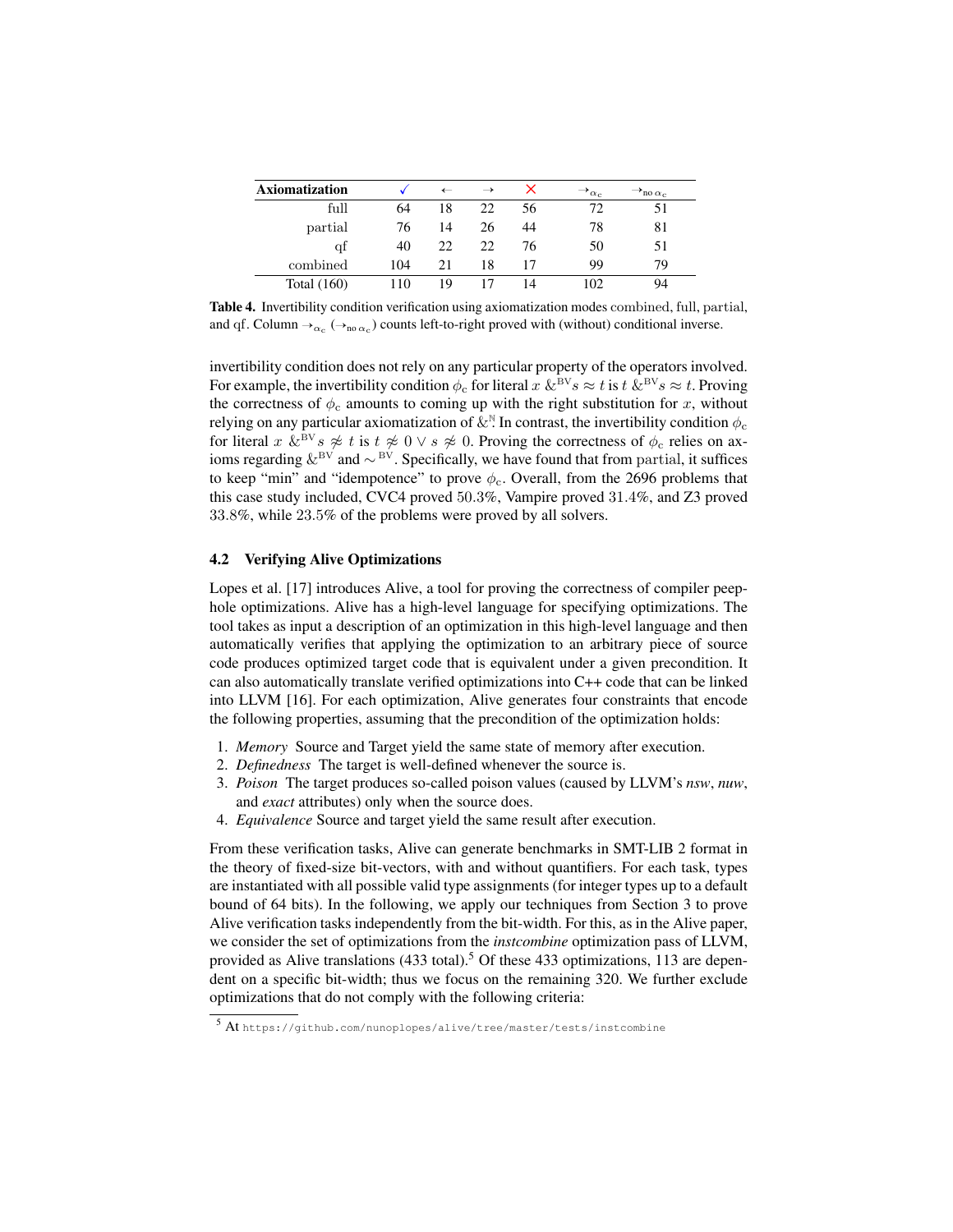| Family              | Considered | <b>Proved</b> |                               |          |          |                  |
|---------------------|------------|---------------|-------------------------------|----------|----------|------------------|
|                     |            | full          | partial                       | qf       | combined | Total            |
| AddSub(52)          | 16         |               |                               |          | 9        | 9                |
| MulDivRem (29)      |            |               | $\mathfrak{D}_{\mathfrak{p}}$ |          | 3        |                  |
| AndOrXor $(162)$    | 124        | 57            | 55.                           | 53       | 60       | 60               |
| Select $(51)$       | 26         | 15            |                               | 11       | 16       | 16               |
| Shifts $(17)$       | Q          | $\Omega$      | 0                             | $\Omega$ | 0        | $\left( \right)$ |
| LoadStoreAlloca (9) |            |               | $\theta$                      | $\Omega$ | 0        |                  |
| Total (320)         | 180        | 80            | 75                            | 72       | 88       | 88               |

<span id="page-13-0"></span>Table 5. Alive optimizations verification using axiomatizations combined, full, partial and qf.

- In each generated SMT-LIB 2 file, only a single bit-width is used.
- All SMT-LIB 2 files generated for a property (instantiated for all possible valid type assignments) must be identical modulo the bit-width (excluding, e.g., bit-width dependent constants other than 0, 1, (un)signed min/max, and the bit-width).

As a useful exception to the first criterion, we included instances where all terms of bitwidth 1 can be interpreted as Boolean terms. Overall, we consider bit-width independent verification conditions [1](#page-12-2)[–4](#page-12-3) for 180 out of 320 optimizations. None of these include memory operations or poison values, and only some have definedness constraints (and those are simple). Hence, the generated verification conditions [1](#page-12-2)[–3](#page-12-4) are trivial. We thus only consider the equivalence verification conditions for these 180 optimizations.

Results Table [5](#page-13-0) summarizes the results of verifying the equivalence constraints for the selected 180 optimizations from the *instcombine* LLVM optimization pass. It first lists all families, showing the number of bit-width independent optimizations per family (320 total). The next column indicates how many in each family were in the set of 180 considered optimizations, and the remaining columns show how many of those considered were proved with each axiomatization mode.

Overall, out of 180 equivalence verification conditions, we were able to prove 88. Our techniques were most successful for the AndOrXor family. This is not too surprising, since many verification conditions of this family require only Boolean reasoning and basic properties of ordering relations that are already included in the theory  $T_{IA}$ . For example, given bit-vector term  $a$  and bit-vector constants  $C_1$  and  $C_2$ , optimization AndOrXor:979 essentially rewrites  $(a <sub>s</sub><sup>BV</sup>C<sub>1</sub> \wedge a <sub>s</sub><sup>BV</sup>C<sub>2</sub>)$  to  $a <sub>s</sub><sup>BV</sup>C<sub>1</sub>$ , provided that precondition  $C_1 <sub>s</sub><sup>BV</sup>C_2$  holds. To prove its correctness, it suffices to apply the transitivity of  $\langle S^{\rm BV}_{\rm s}$  with Boolean reasoning. The same holds when lifting this equivalence to the integers, deducing the transitivity of  $\langle s \rangle^N$  from that of the builtin  $\langle$  relation of  $T_{IA}$ .

None of the 9 benchmarks from the Shifts family were proven. These benchmarks are more complicated than others. They combine bit-wise and arithmetical operations and thus rely on their axiomatization. Solving these benchmarks is an interesting challenge for future work. Adding specialized axioms to partial is one promising approach.

Interestingly, for this case study, the results from the different axiomatization modes are very similar. This can again be explained by the fact that many optimizations rely on properties of the integers that are already included in  $T<sub>IA</sub>$ , without requiring any particular property of functions pow2,  $\&^{\mathbb{N}}$ ,  $\right|^{\mathbb{N}}$  and  $\bigoplus^{\mathbb{N}}$  (as in the above example).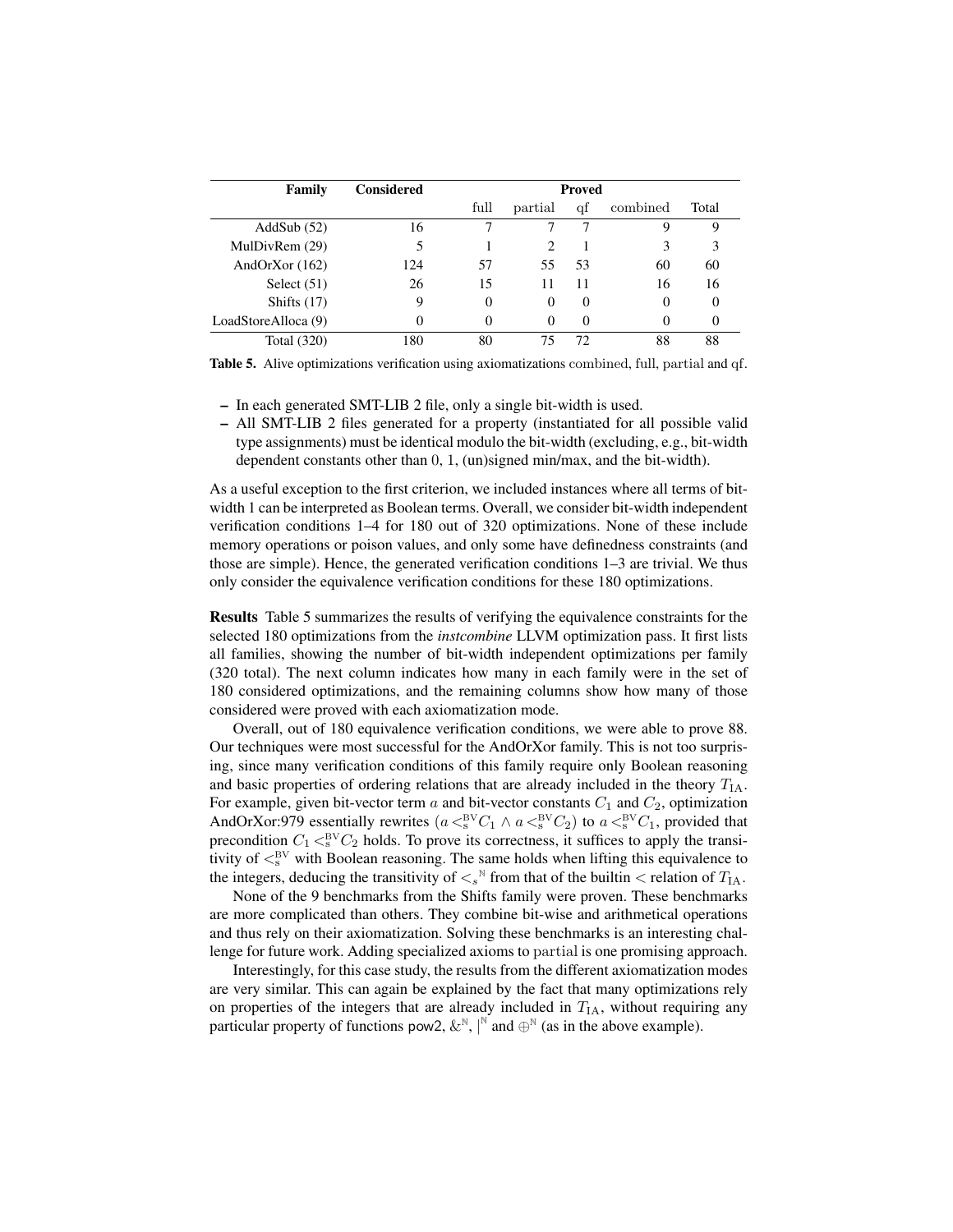Note that we have also tried using our approach for proving the equivalence verification conditions for up to a bit-width of 64. However, all optimizations that were proven correct this way were already proven correct for arbitrary bit-widths, which suggests that this restriction did not make the benchmarks easier. Overall, from the 720 problems in this case study, CVC4 proved 42.6%, Vampire proved 36.2%, and Z3 proved 37.9%, while 32.5% of the problems were proved by all solvers.

### 4.3 BV Rewriting

SMT solvers for the theory of fixed-size bit-vectors heavily rely on rewriting to reduce the size of the input formula prior to solving the problem. Since these rewrite rules are usually implemented independently of the bit-width, verifying that they hold for any bit-width is crucial for the soundness of the solver. For this case study, we used a feature of the SyGuS solver in CVC4 that allows us to enumerate equivalent bitvector terms/formulas (rewrite candidates) for a certain bit-width up to a certain term depth (nesting level of operators) [\[21\]](#page-16-11). We generated 1575 pairs of equivalent bit-vector terms of depth three and 431 equivalent pairs of formulas of depth two for bit-width 4 and translated them to integer problems with axiomatization modes full, partial, qf, and combined, resulting in  $6300 + 1724 = 8024$  benchmarks in total. Since rewrites that have been proved can be used to further axiomatize the integer translation, we collected all proven rewrites after each run, added them as axioms to the initial problems and reran the experiments. This was repeated until we reached a fixpoint, i.e., no further rewrites were proved. With this approach, we were able to prove 409 out of the 435 formula equivalences (94%), reaching a fixpoint at the first iteration. For the equivalent terms, we initially proved 878 out of the 1575 equivalences, which increased to 935 (59%) after adding all axioms from the first run, reaching a fixpoint after two iterations. Overall, from the 8024 problems, CVC4 proved 64.2%, Vampire proved 66.5%, and Z3 proved 64.2%, while 63.8% of the problems were proved by all solvers.

# 5 Conclusion and Further Research

We have studied several translations from bit-vector formulas with parametric bit-width to the theories of integer arithmetic and uninterpreted functions. The translations differ in the way that the operator  $2^{(-)}$  and bitwise logical operators are axiomatized, namely, fully (using induction) or partially (using some of their key properties). Our empirical results show that state-of-the-art SMT solvers are capable of solving the translated formulas for various benchmarks that originate from the verification of invertibility conditions, LLVM optimizations, and rewriting rules for fixed-size bit-vectors.

In future research, we plan to investigate a translation of our results to a proof assistant such as Coq, for which a bit-vector library was recently developed [\[9\]](#page-15-14). This will involve supporting proofs in the SMT solver for non-linear arithmetic and quantifiers. We believe that our promising experimental results with an integer encoding indicate that this is a viable approach for automating bit-width independent proofs. We also plan to explore satisfiable benchmarks, and to extend our approach for translating models.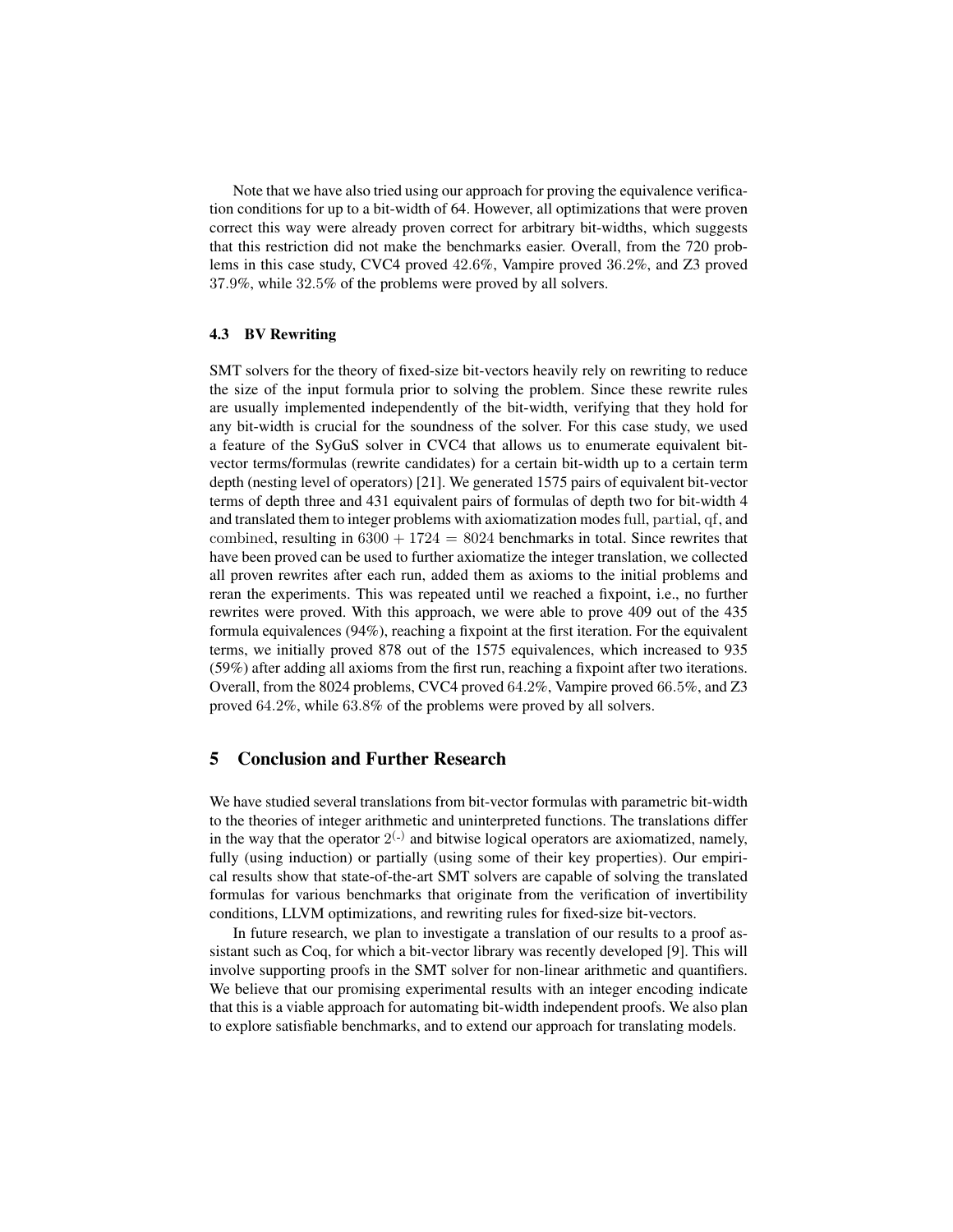### References

- <span id="page-15-13"></span>1. Alur, R., Bodík, R., Juniwal, G., Martin, M.M.K., Raghothaman, M., anjit A. Seshia, S., Singh, R., Solar-Lezama, A., Torlak, E., Udupa, A.: Syntax-guided synthesis. In: Formal Methods in Computer-Aided Design, FMCAD 2013, Portland, OR, USA, October 20-23, 2013. pp. 1–8 (2013)
- <span id="page-15-8"></span>2. Barrett, C., Conway, C.L., Deters, M., Hadarean, L., Jovanović, D., King, T., Reynolds, A., Tinelli, C.: CVC4. In: Proceedings of the 23rd International Conference on Computer Aided Verification. pp. 171–177. CAV'11, Springer-Verlag (2011), [http://dl.acm.](http://dl.acm.org/citation.cfm?id=2032305.2032319) [org/citation.cfm?id=2032305.2032319](http://dl.acm.org/citation.cfm?id=2032305.2032319)
- <span id="page-15-7"></span>3. Barrett, C., Stump, A., Tinelli, C.: The SMT-LIB Standard: Version 2.0. In: Gupta, A., Kroening, D. (eds.) Proceedings of the 8th International Workshop on Satisfiability Modulo Theories (Edinburgh, UK) (2010)
- <span id="page-15-4"></span>4. BjØrner, N.S., Pichora, M.C.: Deciding fixed and non-fixed size bit-vectors. In: Steffen, B. (ed.) Tools and Algorithms for the Construction and Analysis of Systems. pp. 376–392. Springer Berlin Heidelberg, Berlin, Heidelberg (1998)
- <span id="page-15-2"></span>5. Blanchette, J.C., Böhme, S., Paulson, L.C.: Extending sledgehammer with SMT solvers. J. Autom. Reasoning 51(1), 109–128 (2013). [https://doi.org/10.1007/s10817-013-9278-5,](https://doi.org/10.1007/s10817-013-9278-5) <https://doi.org/10.1007/s10817-013-9278-5>
- <span id="page-15-12"></span>6. Cimatti, A., Griggio, A., Irfan, A., Roveri, M., Sebastiani, R.: Experimenting on solving nonlinear integer arithmetic with incremental linearization. In: SAT. Lecture Notes in Computer Science, vol. 10929, pp. 383–398. Springer (2018)
- <span id="page-15-11"></span>7. Cimatti, A., Griggio, A., Irfan, A., Roveri, M., Sebastiani, R.: Incremental linearization for satisfiability and verification modulo nonlinear arithmetic and transcendental functions. ACM Trans. Comput. Log. 19(3), 19:1–19:52 (2018)
- <span id="page-15-9"></span>8. De Moura, L., Bjørner, N.: Z3: An efficient smt solver. In: Proceedings of the Theory and Practice of Software, 14th International Conference on Tools and Algorithms for the Construction and Analysis of Systems. pp. 337–340. TACAS'08/ETAPS'08, Springer-Verlag (2008), <http://dl.acm.org/citation.cfm?id=1792734.1792766>
- <span id="page-15-14"></span>9. Ekici, B., Mebsout, A., Tinelli, C., Keller, C., Katz, G., Reynolds, A., Barrett, C.: Smtcoq: a plug-in for integrating smt solvers into coq. In: International Conference on Computer Aided Verification. pp. 126–133. Springer (2017)
- <span id="page-15-3"></span>10. Enderton, H., Enderton, H.B.: A mathematical introduction to logic. Elsevier (2001)
- <span id="page-15-6"></span>11. Gupta, A., Fisher, A.L.: Parametric circuit representation using inductive boolean functions. In: Courcoubetis, C. (ed.) Computer Aided Verification. pp. 15–28. Springer Berlin Heidelberg, Berlin, Heidelberg (1993)
- <span id="page-15-5"></span>12. Gupta, A., Fisher, A.L.: Representation and symbolic manipulation of linearly inductive boolean functions. In: Proceedings of the 1993 IEEE/ACM International Conference on Computer-aided Design. pp. 192–199. ICCAD '93, IEEE Computer Society Press, Los Alamitos, CA, USA (1993), [http://dl.acm.org.stanford.idm.oclc.org/](http://dl.acm.org.stanford.idm.oclc.org/citation.cfm?id=259794.259827) [citation.cfm?id=259794.259827](http://dl.acm.org.stanford.idm.oclc.org/citation.cfm?id=259794.259827)
- <span id="page-15-10"></span>13. Kovács, L., Voronkov, A.: First-order theorem proving and vampire. In: CAV. Lecture Notes in Computer Science, vol. 8044, pp. 1–35. Springer (2013)
- <span id="page-15-0"></span>14. Kovásznai, G., Fröhlich, A., Biere, A.: Complexity of fixed-size bit-vector logics. Theory Comput. Syst. 59(2), 323–376 (2016). [https://doi.org/10.1007/s00224-015-9653-1,](https://doi.org/10.1007/s00224-015-9653-1) [https:](https://doi.org/10.1007/s00224-015-9653-1) [//doi.org/10.1007/s00224-015-9653-1](https://doi.org/10.1007/s00224-015-9653-1)
- <span id="page-15-1"></span>15. Kroening, D., Strichman, O.: Decision Procedures - An Algorithmic Point of View, Second Edition. Texts in Theoretical Computer Science. An EATCS Series, Springer (2016)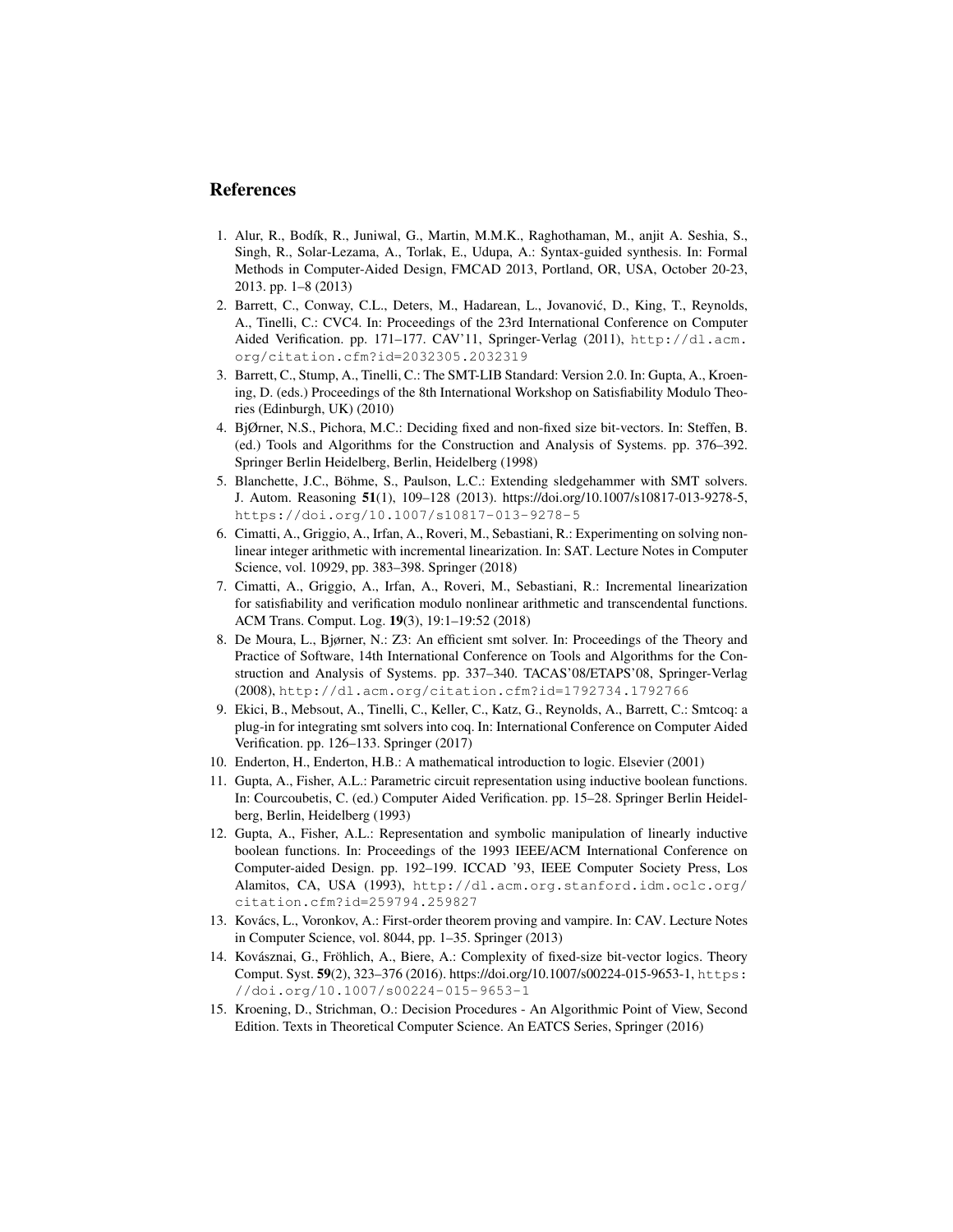- <span id="page-16-10"></span>16. Lattner, C., Adve, V.S.: LLVM: A compilation framework for lifelong program analysis & transformation. In: 2nd IEEE / ACM International Symposium on Code Generation and Optimization (CGO 2004), 20-24 March 2004, San Jose, CA, USA. pp. 75–88. IEEE Computer Society (2004). [https://doi.org/10.1109/CGO.2004.1281665,](https://doi.org/10.1109/CGO.2004.1281665) [https://doi.org/](https://doi.org/10.1109/CGO.2004.1281665) [10.1109/CGO.2004.1281665](https://doi.org/10.1109/CGO.2004.1281665)
- <span id="page-16-2"></span>17. Lopes, N.P., Menendez, D., Nagarakatte, S., Regehr, J.: Provably correct peephole optimizations with alive. In: Proceedings of the 36th ACM SIGPLAN Conference on Programming Language Design and Implementation. pp. 22–32. PLDI '15, ACM, New York, NY, USA (2015). [https://doi.org/10.1145/2737924.2737965,](https://doi.org/10.1145/2737924.2737965) [http://doi.acm.org/10.1145/](http://doi.acm.org/10.1145/2737924.2737965) [2737924.2737965](http://doi.acm.org/10.1145/2737924.2737965)
- <span id="page-16-4"></span>18. de Moura, L.M., Bjørner, N.: Efficient e-matching for SMT solvers. In: Automated Deduction - CADE-21, 21st International Conference on Automated Deduction, Bremen, Germany, July 17-20, 2007, Proceedings. pp. 183–198 (2007). [https://doi.org/10.1007/978-3-](https://doi.org/10.1007/978-3-540-73595-3_13) [540-73595-3](https://doi.org/10.1007/978-3-540-73595-3_13) 13, [https://doi.org/10.1007/978-3-540-73595-3\\_13](https://doi.org/10.1007/978-3-540-73595-3_13)
- <span id="page-16-1"></span>19. Niemetz, A., Preiner, M., Reynolds, A., Barrett, C., Tinelli, C.: Solving quantified bit-vectors using invertibility conditions. In: Chockler, H., Weissenbacher, G. (eds.) Computer Aided Verification - 30th International Conference, CAV 2018, Held as Part of the Federated Logic Conference, FloC 2018, Oxford, UK, July 14-17, 2018, Proceedings, Part II. Lecture Notes in Computer Science, vol. 10982, pp. 236–255. Springer (2018). [https://doi.org/10.1007/978-](https://doi.org/10.1007/978-3-319-96142-2_16) [3-319-96142-2](https://doi.org/10.1007/978-3-319-96142-2_16) 16, [https://doi.org/10.1007/978-3-319-96142-2\\_16](https://doi.org/10.1007/978-3-319-96142-2_16)
- <span id="page-16-0"></span>20. Nipkow, T., Paulson, L.C., Wenzel, M.: Isabelle/HOL: a proof assistant for higher-order logic, vol. 2283. Springer Science & Business Media (2002)
- <span id="page-16-11"></span>21. Notzli, A., Reynolds, A., Barbosa, H., Niemetz, A., Preiner, M., Barrett, C., Tinelli, C.: ¨ Syntax-guided rewrite rule enumeration for smt solvers. To appear at SAT 2019.
- <span id="page-16-3"></span>22. Pichora, M.C.: Automated Reasoning About Hardware Data Types Using Bit-vectors of Symbolic Lengths. Ph.D. thesis, Toronto, Ont., Canada, Canada (2003), aAINQ84686
- <span id="page-16-8"></span>23. Reger, G., Suda, M., Voronkov, A.: Unification with abstraction and theory instantiation in saturation-based reasoning. In: Tools and Algorithms for the Construction and Analysis of Systems - 24th International Conference, TACAS 2018, Held as Part of the European Joint Conferences on Theory and Practice of Software, ETAPS 2018, Thessaloniki, Greece, April 14-20, 2018, Proceedings, Part I. pp. 3–22 (2018). [https://doi.org/10.1007/978-3-319-89960-](https://doi.org/10.1007/978-3-319-89960-2_1) 2 [1,](https://doi.org/10.1007/978-3-319-89960-2_1) [https://doi.org/10.1007/978-3-319-89960-2\\_1](https://doi.org/10.1007/978-3-319-89960-2_1)
- <span id="page-16-5"></span>24. Reynolds, A., Barbosa, H., Fontaine, P.: Revisiting enumerative instantiation. In: Tools and Algorithms for the Construction and Analysis of Systems - 24th International Conference, TACAS 2018, Held as Part of the European Joint Conferences on Theory and Practice of Software, ETAPS 2018, Thessaloniki, Greece, April 14-20, 2018, Proceedings, Part II. pp. 112–131 (2018)
- <span id="page-16-9"></span>25. Reynolds, A., Deters, M., Kuncak, V., Tinelli, C., Barrett, C.W.: Counterexample-guided quantifier instantiation for synthesis in SMT. In: Computer Aided Verification - 27th International Conference, CAV 2015, San Francisco, CA, USA, July 18-24, 2015, Proceedings, Part II. pp. 198–216 (2015)
- <span id="page-16-7"></span>26. Reynolds, A., Tinelli, C., Jovanovic, D., Barrett, C.: Designing theory solvers with extensions. In: Frontiers of Combining Systems - 11th International Symposium, FroCoS 2017, Brasília, Brazil, September 27-29, 2017, Proceedings. pp. 22-40 (2017). [https://doi.org/10.1007/978-3-319-66167-4](https://doi.org/10.1007/978-3-319-66167-4_2) 2, [https://doi.org/10.1007/](https://doi.org/10.1007/978-3-319-66167-4_2) [978-3-319-66167-4\\_2](https://doi.org/10.1007/978-3-319-66167-4_2)
- <span id="page-16-6"></span>27. Reynolds, A., Tinelli, C., de Moura, L.M.: Finding conflicting instances of quantified formulas in SMT. In: Formal Methods in Computer-Aided Design, FM-CAD 2014, Lausanne, Switzerland, October 21-24, 2014. pp. 195–202 (2014). [https://doi.org/10.1109/FMCAD.2014.6987613,](https://doi.org/10.1109/FMCAD.2014.6987613) [https://doi.org/10.1109/](https://doi.org/10.1109/FMCAD.2014.6987613) [FMCAD.2014.6987613](https://doi.org/10.1109/FMCAD.2014.6987613)